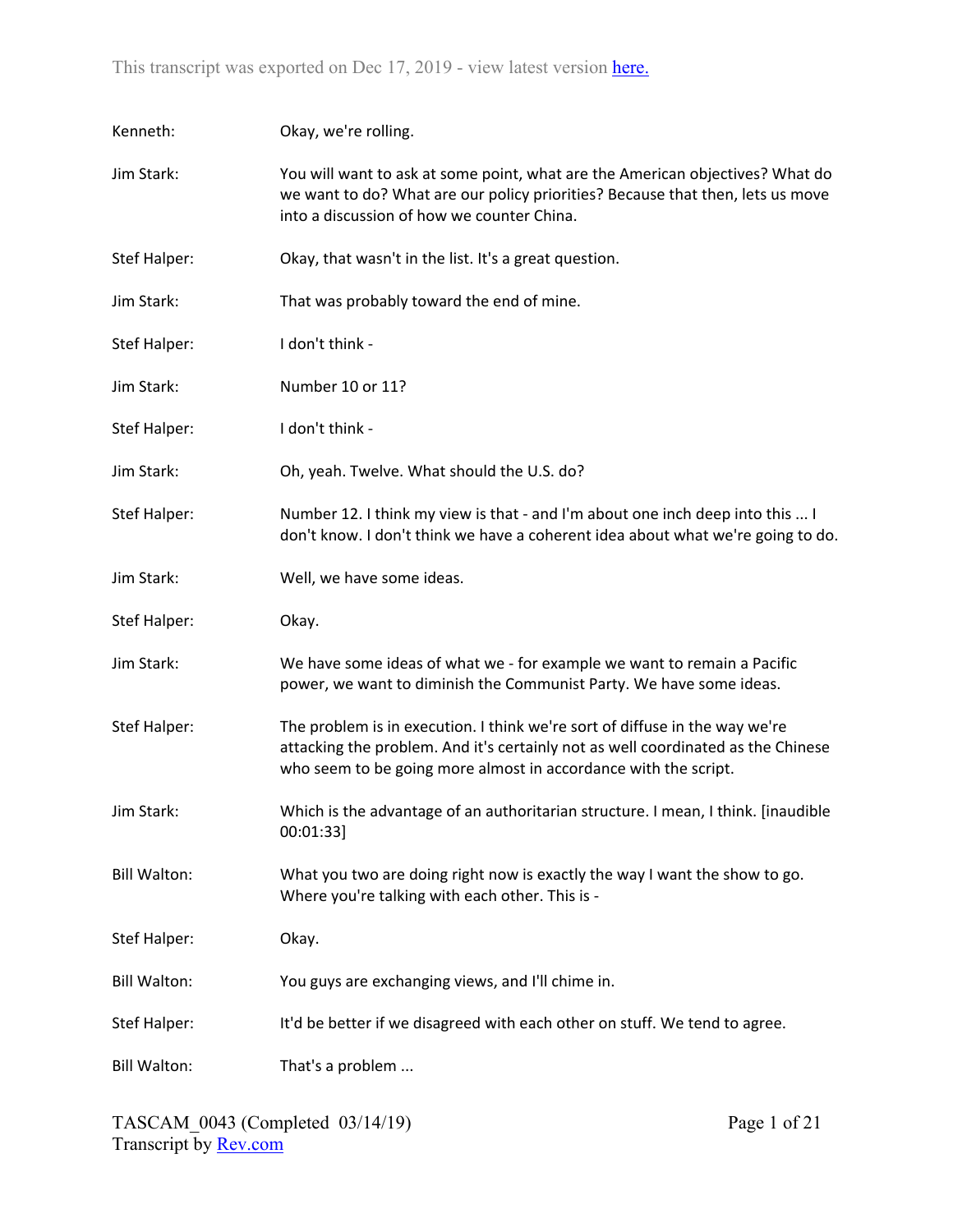| Jim Stark:          | We don't, though. We've been developing these ideas for so long that we both                                                                                                                                                                                                                                                                                                                                                                                                                                                                                                                                                                                                                                                                               |
|---------------------|------------------------------------------------------------------------------------------------------------------------------------------------------------------------------------------------------------------------------------------------------------------------------------------------------------------------------------------------------------------------------------------------------------------------------------------------------------------------------------------------------------------------------------------------------------------------------------------------------------------------------------------------------------------------------------------------------------------------------------------------------------|
| <b>Stef Halper:</b> | It's an echo chamber over here.                                                                                                                                                                                                                                                                                                                                                                                                                                                                                                                                                                                                                                                                                                                            |
| <b>Bill Walton:</b> | We've got an extra cameraman. Maybe we'll get someone else in here. Maybe<br>we'll get the professor in here.                                                                                                                                                                                                                                                                                                                                                                                                                                                                                                                                                                                                                                              |
| Jim Stark:          | Oh that would be nice. Yeah.                                                                                                                                                                                                                                                                                                                                                                                                                                                                                                                                                                                                                                                                                                                               |
| <b>Bill Walton:</b> | Talk about that.                                                                                                                                                                                                                                                                                                                                                                                                                                                                                                                                                                                                                                                                                                                                           |
| Stef Halper:        | Right.                                                                                                                                                                                                                                                                                                                                                                                                                                                                                                                                                                                                                                                                                                                                                     |
| Jim Stark:          | It'd be nice to have somebody to carve up.                                                                                                                                                                                                                                                                                                                                                                                                                                                                                                                                                                                                                                                                                                                 |
| <b>Bill Walton:</b> | Alright, Kenneth, are you ready for me to do this?                                                                                                                                                                                                                                                                                                                                                                                                                                                                                                                                                                                                                                                                                                         |
| Kenneth:            | Yup. Stand by. We are rolling here. Sarah you can turn on that timer.                                                                                                                                                                                                                                                                                                                                                                                                                                                                                                                                                                                                                                                                                      |
| <b>Bill Walton:</b> | Turn on the clock. Is the clock going?                                                                                                                                                                                                                                                                                                                                                                                                                                                                                                                                                                                                                                                                                                                     |
| Kenneth:            | Yup. It's going now. Here we go.                                                                                                                                                                                                                                                                                                                                                                                                                                                                                                                                                                                                                                                                                                                           |
| <b>Bill Walton:</b> | Okay.                                                                                                                                                                                                                                                                                                                                                                                                                                                                                                                                                                                                                                                                                                                                                      |
| Kenneth:            | And when you're ready, Bill.                                                                                                                                                                                                                                                                                                                                                                                                                                                                                                                                                                                                                                                                                                                               |
| <b>Bill Walton:</b> | Okay. We are now  Let me exit this thing. Choose a script.                                                                                                                                                                                                                                                                                                                                                                                                                                                                                                                                                                                                                                                                                                 |
| <b>Bill Walton:</b> | China is emerging as a global superpower, able to contest with the United States<br>throughout the world. It's growing assertiveness is fueled by its economic<br>success in part due to favorable trading terms with the United States. Now that<br>the Trump administration is negotiating to rework our trading relationship with<br>China, a light is also being shined on China's growing military prowess. What are<br>China's overall national security ambitions? And how do they impact the nations<br>around it? Or the United States? Are we being drawn into what's been called a<br>Thucydides Trap named for it's Greek author? It's what happens when a rapidly<br>rising power threatens an established, ruling power and conflict ensues. |
| <b>Bill Walton:</b> | In 11 of 10 cases when this has happened in the last 500 years the result was<br>war.                                                                                                                                                                                                                                                                                                                                                                                                                                                                                                                                                                                                                                                                      |
| <b>Bill Walton:</b> | With me to explore our relationship with China are my returning guests retired<br>Rear Admiral James Stark and Dr. Stefan Halper. Both deep subject matters on<br>China - subject matter experts on China.                                                                                                                                                                                                                                                                                                                                                                                                                                                                                                                                                 |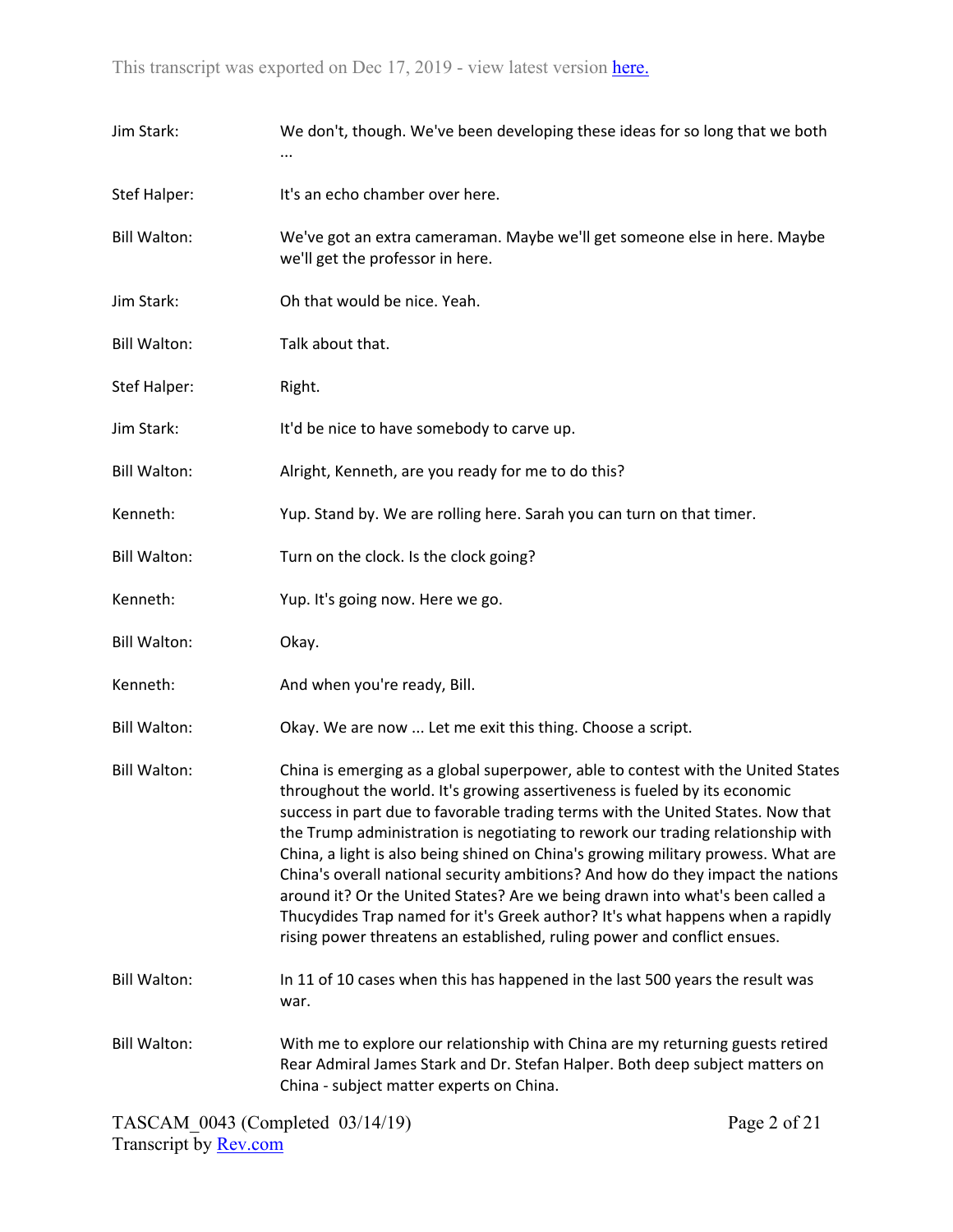| <b>Bill Walton:</b>                            | Jim was President of the Naval War College and has an extensive background in<br>Naval fleet command. He has experience throughout the world. He's been a<br>senior advisor and political military strategy with both the National Security<br>Council and the Navy Staff Command.                                                                                                                                                                                                                                                                                                                                                                                                         |
|------------------------------------------------|--------------------------------------------------------------------------------------------------------------------------------------------------------------------------------------------------------------------------------------------------------------------------------------------------------------------------------------------------------------------------------------------------------------------------------------------------------------------------------------------------------------------------------------------------------------------------------------------------------------------------------------------------------------------------------------------|
| <b>Bill Walton:</b>                            | Stef, a professor at Cambridge University, is the author of The Beijing<br>Consensus, and China The Three Warfares. He has served in the White House,<br>the state department, and is the author of many major research studies for the<br>Department of Defense.                                                                                                                                                                                                                                                                                                                                                                                                                          |
| <b>Bill Walton:</b>                            | If you enjoy this conversation, I hope you'll subscribe to the Bill Walton Show on<br>YouTube, iTunes, or any of the other major podcast platforms. Jim, Stef,<br>welcome.                                                                                                                                                                                                                                                                                                                                                                                                                                                                                                                 |
| Jim Stark:                                     | Thank you.                                                                                                                                                                                                                                                                                                                                                                                                                                                                                                                                                                                                                                                                                 |
| Stef Halper:                                   | Thank you Bill.                                                                                                                                                                                                                                                                                                                                                                                                                                                                                                                                                                                                                                                                            |
| <b>Bill Walton:</b>                            | Well, let's kick it off. What are China's overall national security ambitions and<br>how do they impact the nations around it?                                                                                                                                                                                                                                                                                                                                                                                                                                                                                                                                                             |
| Stef Halper:                                   | Well, I think China's principle objective is to retain the rule of the Communist<br>Party and to insure a measure of stability, domestically. And that means a<br>growing economy, jobs at the middle class and lower class levels, it means an<br>agreement, really, to move to dominate their region, which they are now doing,<br>and  China has both regional and global aspirations. Regionally, they want to<br>dominate, globally, they'd like to move to a position in which the U.S. is pushed<br>out of the western Pacific, in which China dominates the South China Sea, and in<br>which they emerge as a superpower essentially in 2049.                                      |
| <b>Bill Walton:</b>                            | That's the 100th anniversary of [crosstalk 00:05:45]                                                                                                                                                                                                                                                                                                                                                                                                                                                                                                                                                                                                                                       |
| Jim Stark:                                     | Correct.                                                                                                                                                                                                                                                                                                                                                                                                                                                                                                                                                                                                                                                                                   |
| <b>Stef Halper:</b>                            | Of the creation of the People's Republic. And the decade 2020 to 2030,<br>according to the Chinese, is going to be a decade of confrontation with the<br>United States. And at some point we ought to talk about what the U.S.<br>objectives are and what we can do to counter this.                                                                                                                                                                                                                                                                                                                                                                                                       |
| Jim Stark:<br>TASCAM_0043 (Completed 03/14/19) | I think we also ought to look at some of the historical antecedents of this policy.<br>I see a book over here, never forget national humiliation, and that's one of the<br>prime movers in China's current policy. Historically, they've surrounded<br>themselves with buffer states around them. Today that consists of Manchuria,<br>Mongolia, [inaudible 00:06:30], Tibet, the jungle areas of [inaudible 00:06:34].<br>But 200 years ago, they stopped their naval developments and they were, their<br>maritime frontier was not well-defended and western navies were able to come<br>in and starting with the first Opium War in 1840 were able to subjugate China,<br>Page 3 of 21 |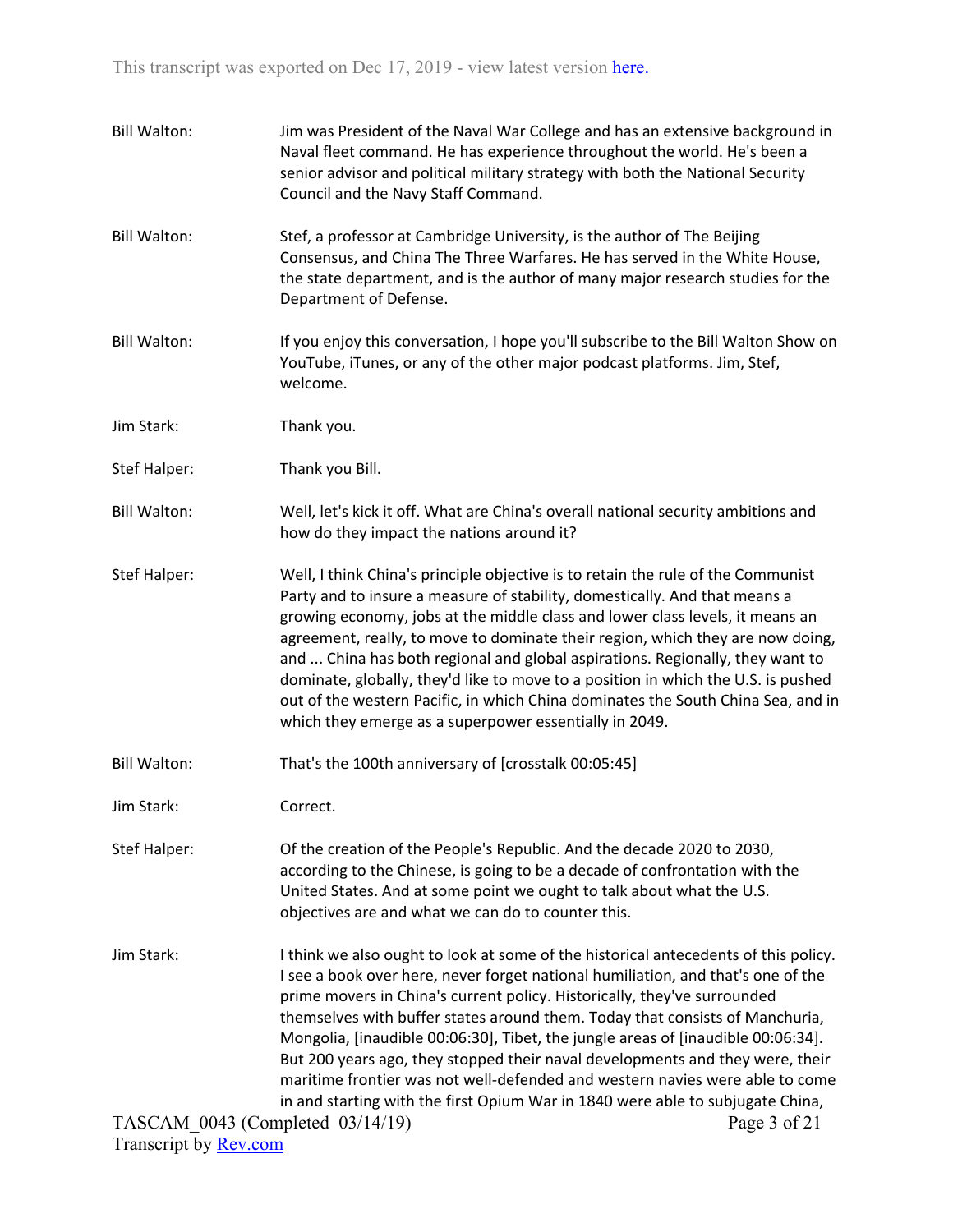not just along the coast, but they drove their ships deep up river into the interior of China.

- Jim Stark: China has avowed that they would never let that happen again, and so they're now in the midst of a major campaign to expand both their navy and also their other forces that can push out into and control the East and South China seas, their bordering maritime areas, and then beyond that, into the rest of the world.
- Bill Walton: Yeah, that's what they call gunboat diplomacy, where the inland waterways were controlled by the Brits and the Americans? [crosstalk 00:07:23] Let's go back a bit because one of the things I'm learning about is China's "Century of Humiliation," which they talk about, and this is Never Forget National Humiliation and Emotion, 1840 and the Opium Wars. Up until 1840 China saw itself as what -
- Stef Halper: The middle kingdom.
- Bill Walton: That's right. Unequaled by any other entity on the planet. And for 3000 years, that was how they saw themselves.
- Stef Halper: They were a preeminent power.
- Bill Walton: And then in 1840 the Brits showed up.
- Stef Halper: The Brits showed up and very consciously attempted to addict the population to opium, which was coming up from India. It was a very sinister policy, and the Chinese fought to try to prevent this and limit it, and in the end they succeeded, but it has left a deep scar and the Chinese are now trying to rejuvenate the country, to return to its prior preeminence.
- Bill Walton: And the century of humiliation ended in 1945, 1949, with the Communist Revolution?
- Jim Stark: I'd say 1949, when [crosstalk 00:08:37] the Communist Party came into power.
- Stef Halper: And of course in 1945 when the Japanese surrendered.
- Bill Walton: Well the Japanese, I mean, if the Chinese don't like us very much, they like the Japanese even less because of 1937, the rape of Nanjing, and everything they did to the Chinese during the war.
- Stef Halper: Absolutely brutal.
- Bill Walton: But one of the things I'm trying to get a handle on is the Chinese Communist Party, because from what I understand, Mao was very much a dedicated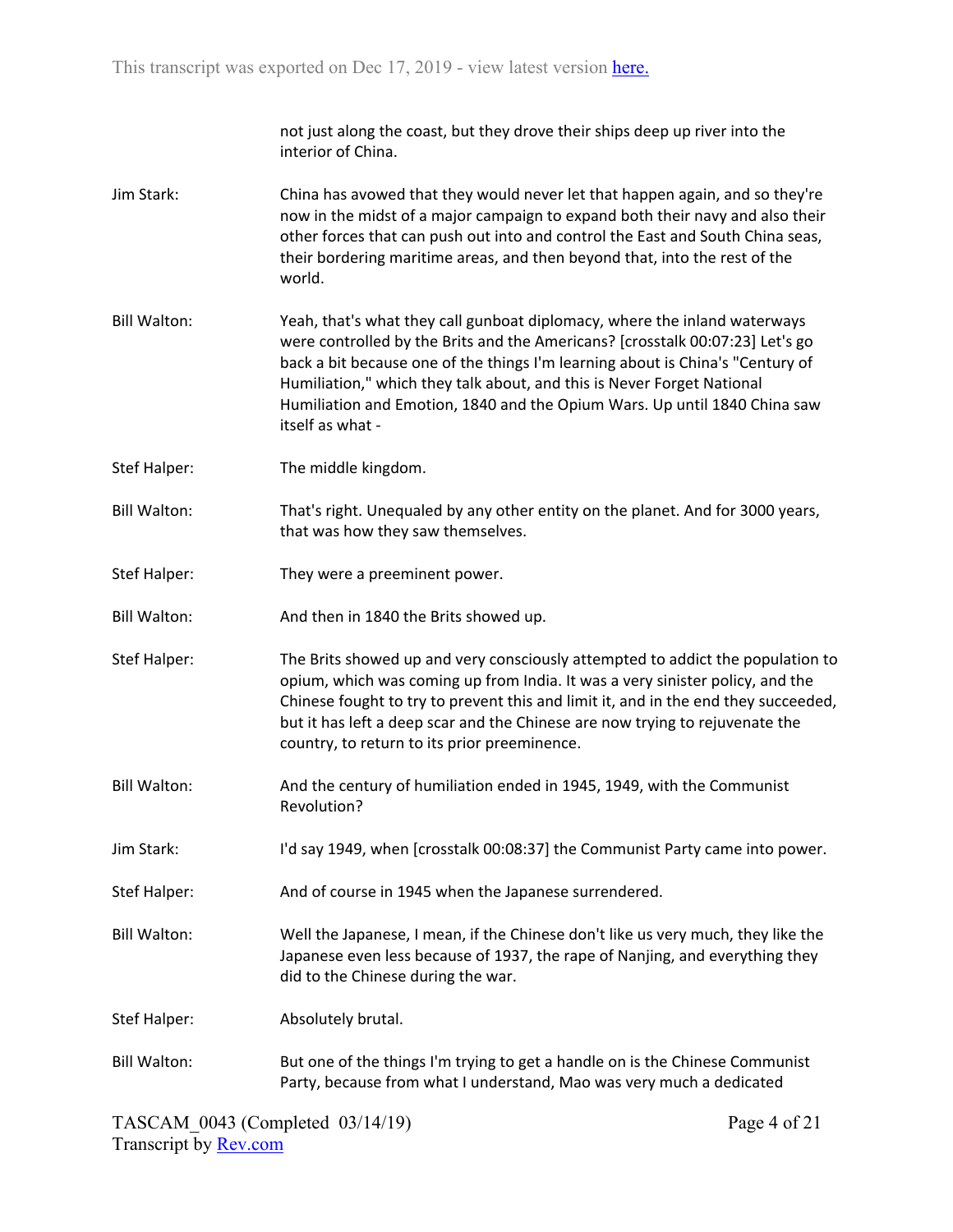Marxist, class warfare, bringing people up by the book Marxist. Also a very charismatic leader, so it almost didn't matter that he was a Marxist because he was Mao.

- Bill Walton: Now, with the mere mortal running China, although I'm not sure Xi sees himself as a mere mortal, they've had to evolve, and they've gone from being more of a Marxist strategy to one of really talking about supporting the middle class and bringing up standards of living, which is utterly not Marxist. And they're also talking about rejuvenation, national pride, all that, and that's the glue that's holding the party together?
- Stef Halper: Well, you need to remember that the party is a network. It's a large collection of 80 million people who all benefit from knowing each other, working with each other, doing contracts with each other, and the party has tilted now towards the market. Market mechanism, capitalism. It wants to include that kind of activity alongside of the party's discipline. So you have a state-dominated or directed market economy. Very powerful.
- Jim Stark: I think an important part of that is that it's a recognition of the fact that China's power and its ability to reach its international goals is highly dependent on opponents' economic wealth and prosperity. In addition to that, that rising economic prosperity is going to create greater satisfaction among the Chinese populace. So as they see themselves moving from this lower class into a growing middle class, they're going to be happy with their current government despite the fact that they don't really have real elections and that they're subject to the whims of a lot of petty bureaucrats within the Chinese Communist Party.
- Jim Stark: But to the extent that they can, that they have, over the last 20 or 30 years, really had an amazing expansion in their economy and they're now a really true global power in that sense, they've been able to support their goals and they see that that is the path to reaching their global-
- Bill Walton: Is the Communist Party operationally any different than the Emperor? I mean, it's an authoritarian, one-party rule with no traditions of factions being allowed.
- Stef Halper: I think you're quite right. I think it's very similar to other authoritarian structures. The Party is no longer, as you've both said, strictly Marxist. It's a party which has modified its Marxism. It doesn't have, for example, Mao's ironclad commitment to cultural revolution, to backyard furnaces, everybody makes his own iron pots. No, they're not that way anymore. They are encouraging people to develop through capitalism and investment, and be disciplined in their direction by the Party. So it's a hybrid sort of communism.

Bill Walton: So those of us that hoped that opening up the market with China would make it a more liberal democracy, that's been proven to be wrong?

TASCAM\_0043 (Completed 03/14/19) Transcript by [Rev.com](https://www.rev.com/) Stef Halper: Absolutely.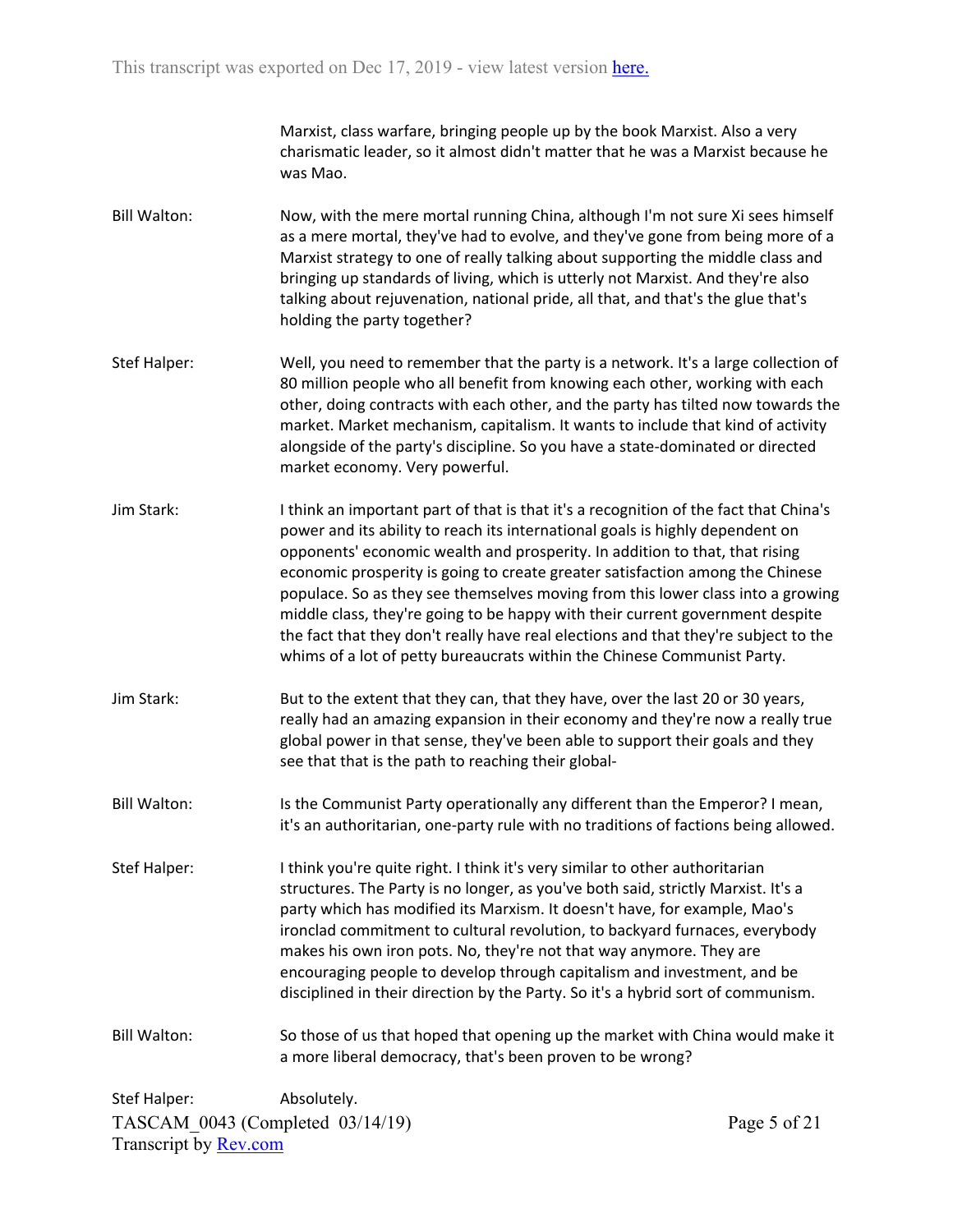| Jim Stark:          | That's been a failure.                                                                                                                                                                                                                                                                                                                                                                                                                                                           |
|---------------------|----------------------------------------------------------------------------------------------------------------------------------------------------------------------------------------------------------------------------------------------------------------------------------------------------------------------------------------------------------------------------------------------------------------------------------------------------------------------------------|
| <b>Bill Walton:</b> | But the Party's adapted. I mean they're not  I used to believe that the<br>Communist Party, the ideology was so bad that it would be overthrown, but<br>they've adapted.                                                                                                                                                                                                                                                                                                         |
| Stef Halper:        | That's one of the great things about China is that they're very flexible. They<br>adapt very quickly, and they have in this case to the power of the market. The<br>fact that the economy can grow very much more quickly through capitalism-                                                                                                                                                                                                                                    |
| Jim Stark:          | To their credit, I think they're very practical, very common sense in their<br>approach to these things. So they see what works and what doesn't, and even<br>though they are loosening the reins on the economy and encouraging private<br>enterprise and so on, they still are dependent on state-owned enterprises. The<br>Communist Party owns a lot of the [crosstalk 00:13:12] and they subsidize all of<br>that and that can be a strength and it also can be a weakness. |
| <b>Bill Walton:</b> | Just to stay with the party, one more point before we turn to the military issues,<br>80 million people, maybe a little bit more now, ruled by a politburo of 25 or so<br>members. And then there's a standing committee of 7, of which Xi is now the<br>preeminent member of the standing committee.                                                                                                                                                                            |
| <b>Stef Halper:</b> | And don't forget Xi is now president for life. He is no longer subject to the five-<br>year-term that had traditionally capped the chief of state in China. He's been<br>designated as the president for life.                                                                                                                                                                                                                                                                   |
| <b>Bill Walton:</b> | And I think he's packed the politburo so that there's no one young enough to<br>succeed him.                                                                                                                                                                                                                                                                                                                                                                                     |
| <b>Stef Halper:</b> | Yeah.                                                                                                                                                                                                                                                                                                                                                                                                                                                                            |
| Jim Stark:          | But on the other hand, I think that also as we discussed, the last time we met on<br>this, that's caused some internal problems. Not everybody is convinced that<br>that's the right way to go. To have somebody announce himself as the president<br>for life means that nobody else has a path to success, and that they feel under<br>pressure. So I don't think Xi has completely consolidated his control quite yet.                                                        |
| <b>Bill Walton:</b> | And the 80 million people, that's roughly 5% of the population. What about the<br>other 95%? Where are they in the scheme of things? Are there people outside<br>the party that would like to see change?                                                                                                                                                                                                                                                                        |
| Jim Stark:          | Yes, there certainly are, and you see, those are the people that they're putting<br>in jail. In Xinjang they've got a million people on concentration camps.                                                                                                                                                                                                                                                                                                                     |
| <b>Bill Walton:</b> | This is the corruption campaign?                                                                                                                                                                                                                                                                                                                                                                                                                                                 |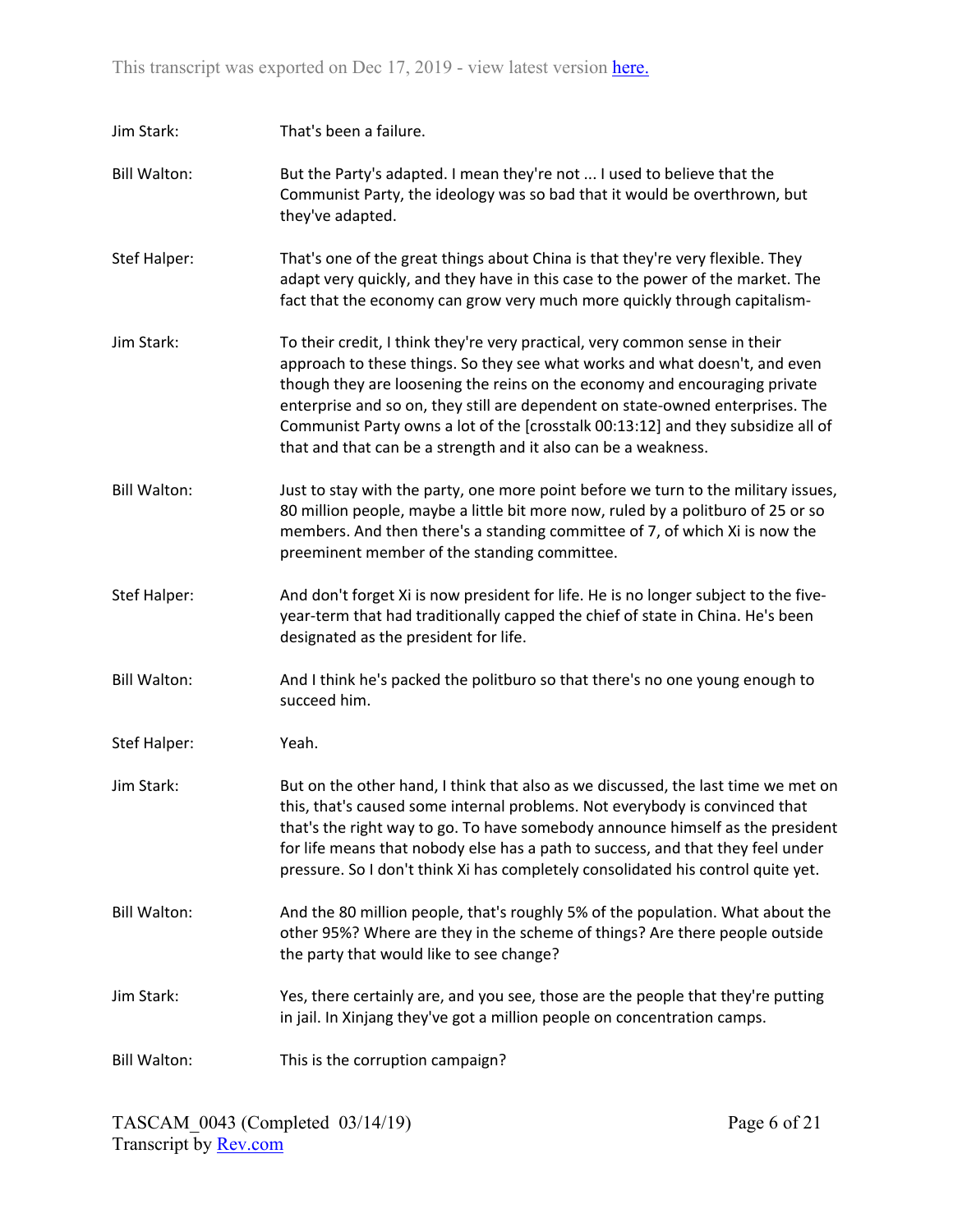| Jim Stark:          | No, it's not the corruption campaign. It's popular dissatisfaction for nationalist<br>reasons by non-Han Chinese citizens of China as well as problems within the<br>security services.                                                                                                                                                                                                                 |
|---------------------|---------------------------------------------------------------------------------------------------------------------------------------------------------------------------------------------------------------------------------------------------------------------------------------------------------------------------------------------------------------------------------------------------------|
| <b>Stef Halper:</b> | And it's also a reaction to the Han effort to stamp out the ethnic independence<br>of say the Tibetans or the [inaudible 00:15:15].                                                                                                                                                                                                                                                                     |
| <b>Bill Walton:</b> | What percentage of the Hans represent of the billion-four Chinese? Are the<br>Hans -                                                                                                                                                                                                                                                                                                                    |
| Jim Stark:          | It's a high percentage, and I don't know the exact percentage.                                                                                                                                                                                                                                                                                                                                          |
| <b>Stef Halper:</b> | I'm guessing 80-90%.                                                                                                                                                                                                                                                                                                                                                                                    |
| <b>Bill Walton:</b> | OK, so it's the dominant culture?                                                                                                                                                                                                                                                                                                                                                                       |
| <b>Stef Halper:</b> | That's right. [crosstalk 00:15:28]                                                                                                                                                                                                                                                                                                                                                                      |
| Jim Stark:          | And they're taking that large Han population and they're physically moving<br>them into Tibet and Xinjang so that if they don't already, they soon will<br>outnumber the native local populations.                                                                                                                                                                                                      |
| <b>Stef Halper:</b> | This is one of the most interesting things about China is this sort of internal<br>invasion of ethnic areas by the Han in order to neutralize the strength of these<br>ethnic hierarchies. And it is  in the case of the Tibetans, it's an absolute<br>tragedy because they're eradicating the Tibetan culture, they're prohibiting<br>people from speaking Tibetan or being taught Tibetan in schools. |
| <b>Bill Walton:</b> | And you wrote a very well-reviewed book on Tibet.                                                                                                                                                                                                                                                                                                                                                       |
| <b>Stef Halper:</b> | I did, yes.                                                                                                                                                                                                                                                                                                                                                                                             |
| <b>Bill Walton:</b> | What was the title?                                                                                                                                                                                                                                                                                                                                                                                     |
| <b>Stef Halper:</b> | It was called Tibet: the Unfinished Story.                                                                                                                                                                                                                                                                                                                                                              |
| <b>Bill Walton:</b> | And it's on Amazon?                                                                                                                                                                                                                                                                                                                                                                                     |
| <b>Stef Halper:</b> | Yeah. And the reason that I called it that was because the resistance in Tibet is<br>so strong that you can't really say that this effort by the Han and by Beijing to<br>stamp them out is going to succeed. We may have a few more chapters of this<br>struggle.                                                                                                                                      |
| <b>Bill Walton:</b> | Well, what are China's military strengths now? What are they  where do they<br>stand regionally and globally?                                                                                                                                                                                                                                                                                           |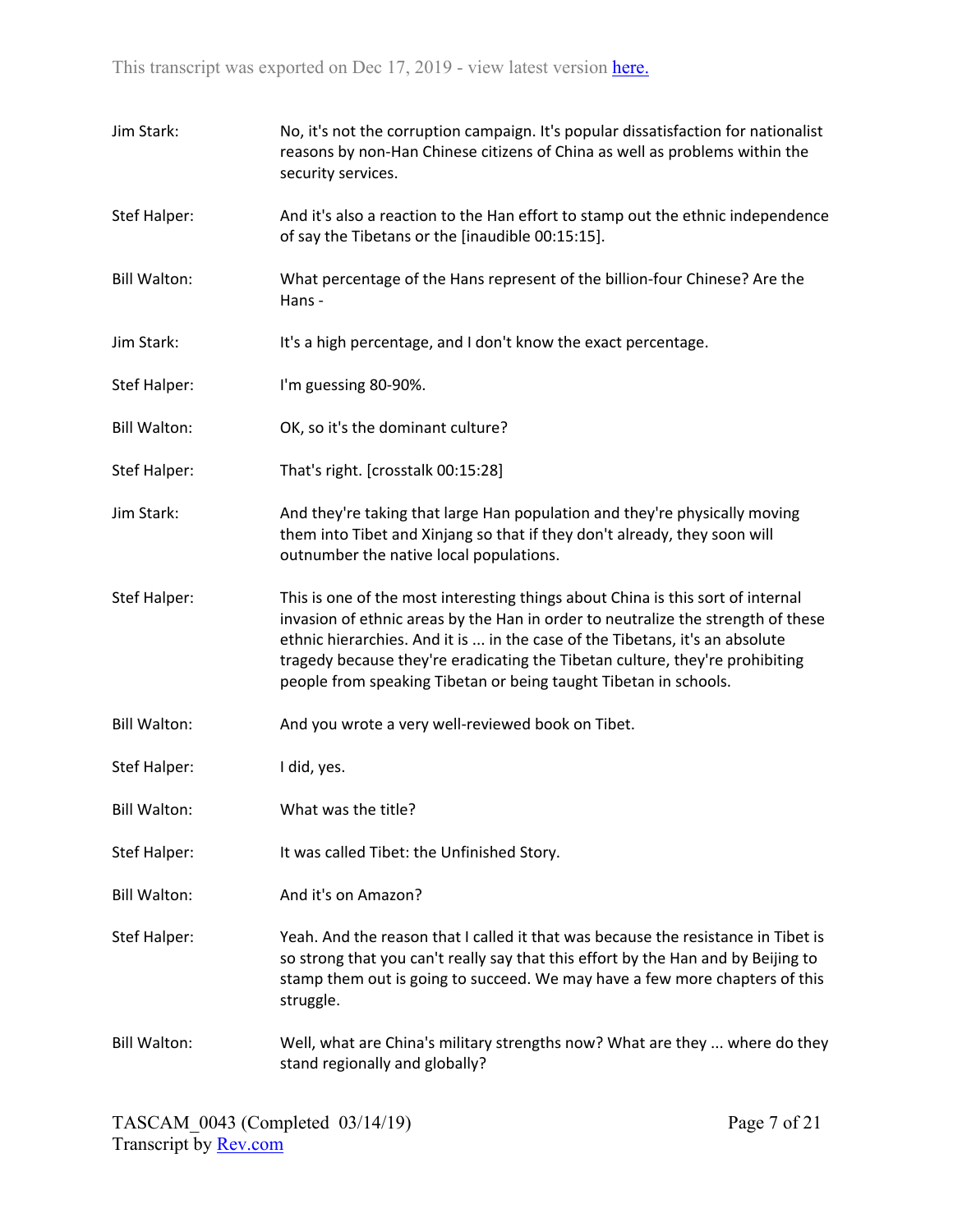| Jim Stark:          | I think their greatest strength is the fact that they have this strong economy<br>which they have used over the past two to three decades to both grow their<br>military forces quantitatively, particularly in the high technology areas. For<br>example, in my background in the navy, they're building some very impressive<br>multi-mission ships. They've integrated the PLA air force and navy operations so<br>that they use air force assets in order to support naval campaigns. They've<br>grown a very impressive, very large missile force that can threaten us any place<br>inside the first island chain and even a little bit outside of that. So they've done<br>a great deal to expand their military capabilities beyond simply the peasant with<br>the rifle in his hand, which is what it used to be. |
|---------------------|---------------------------------------------------------------------------------------------------------------------------------------------------------------------------------------------------------------------------------------------------------------------------------------------------------------------------------------------------------------------------------------------------------------------------------------------------------------------------------------------------------------------------------------------------------------------------------------------------------------------------------------------------------------------------------------------------------------------------------------------------------------------------------------------------------------------------|
| <b>Bill Walton:</b> | We talk about the size of our navy. What's the size of our navy compared to<br>their navy?                                                                                                                                                                                                                                                                                                                                                                                                                                                                                                                                                                                                                                                                                                                                |
| Jim Stark:          | Our navy is about 280, 285 vessels, with an ambition of growing to a stated goal<br>of 355, and now the chief naval operations is saying "Yes, that's a base we need<br>to have even more." As we've spoken, my sense of that is that-                                                                                                                                                                                                                                                                                                                                                                                                                                                                                                                                                                                    |
| <b>Bill Walton:</b> | The budget's an issue?                                                                                                                                                                                                                                                                                                                                                                                                                                                                                                                                                                                                                                                                                                                                                                                                    |
| Jim Stark:          | The budget's a big issue, and remember, in order to do that within the<br>Department of Defense, it's a zero-sum game. So if the navy budget grows,<br>generally the army and the air force are going to have to get somewhat smaller<br>budgets. They're not real happy with that, so yeah, I'd like to see the navy grow<br>to 355 and beyond, but by 2030 for example, we're not going to be anywhere<br>close to that. We may be at 300, 320 ships. The Chinese on the other hand, have<br>today close to 400 ships and they will be growing by 2030 to about 530 ships.                                                                                                                                                                                                                                              |
| <b>Bill Walton:</b> | And their advantages to those ships are concentrated in the South China Sea<br>and the western Pacific and Indian Ocean?                                                                                                                                                                                                                                                                                                                                                                                                                                                                                                                                                                                                                                                                                                  |
| Jim Stark:          | Correct.                                                                                                                                                                                                                                                                                                                                                                                                                                                                                                                                                                                                                                                                                                                                                                                                                  |
| Stef Halper:        | Indeed, and the point is that the lines of communication between China and<br>what could be operational areas, areas where there might be conflict, those<br>lines are very short. So they're able to deploy quickly, they can mass their ships<br>very quickly, and we're operating from 8000 miles away. Not easy. There are<br>some  disadvantages of Chinese navy, and really there are two of them. The<br>Chinese are very weak on anti-submarine warfare. They don't seem to be able<br>to engage us on that level. And I guess that's probably the main weakness.                                                                                                                                                                                                                                                 |
| Jim Stark:          | Well the other one is that they, from a geo-strategic sense, they are hemmed in<br>by the first island chain.                                                                                                                                                                                                                                                                                                                                                                                                                                                                                                                                                                                                                                                                                                             |
| Stef Halper:        | Well, that's true.                                                                                                                                                                                                                                                                                                                                                                                                                                                                                                                                                                                                                                                                                                                                                                                                        |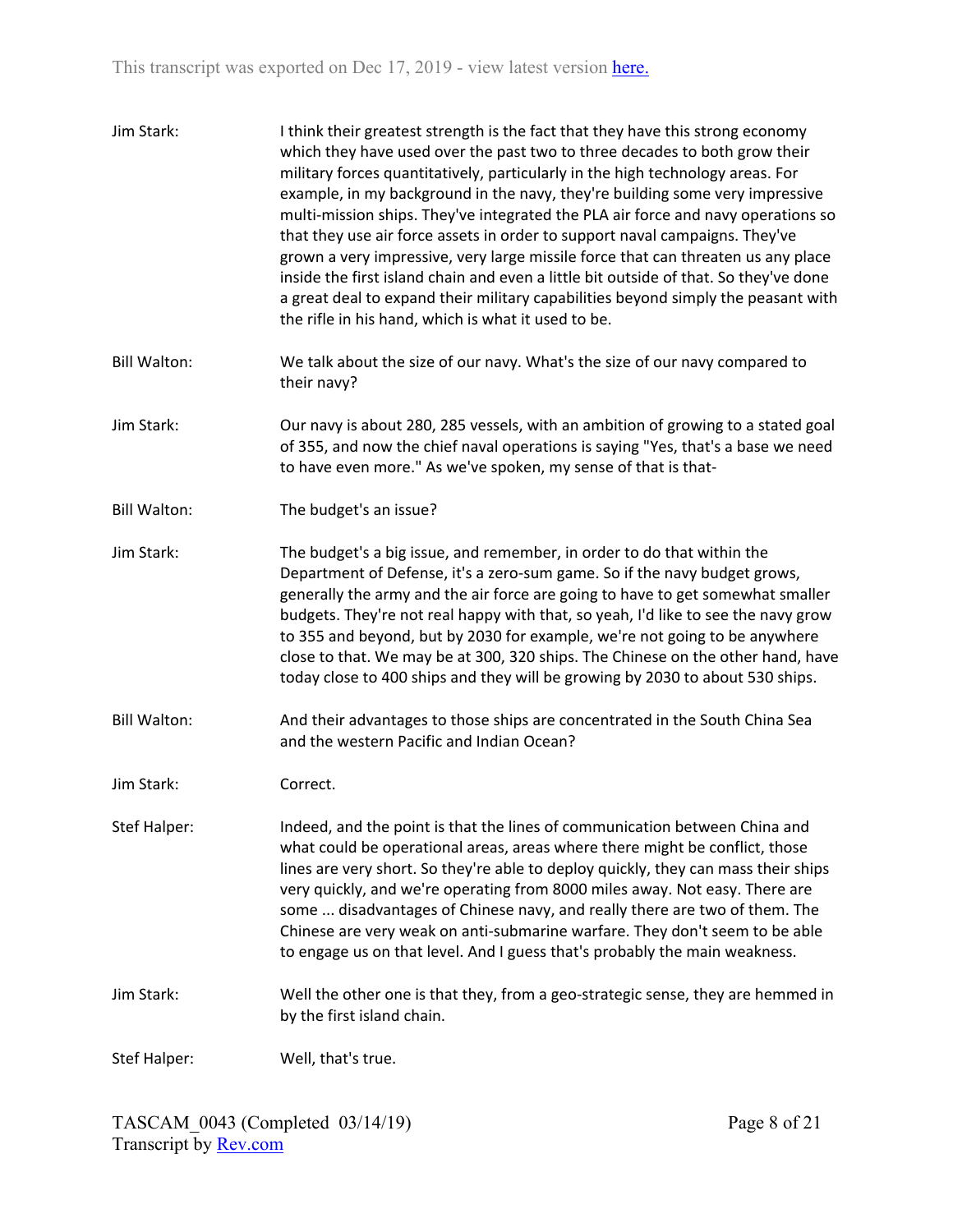| Jim Stark:          | From Japan down the [inaudible 00:19:41] to Formosa, Taiwan, the Philippines,<br>all around to Indonesia and Vietnam. So the Chinese are going to have to break<br>through that barrier if you will in order to get out and approach the rest of the<br>world, both in commerce and trade and also in any military campaign. And<br>they're very open about their intent to take over the first island chain and push<br>us out, keep us farther away from the coast, and then engage us in the mid-<br>Pacific rather than the western Pacific.                                                                                                                                                                                                                                                                                                                                                                                                                                                        |
|---------------------|---------------------------------------------------------------------------------------------------------------------------------------------------------------------------------------------------------------------------------------------------------------------------------------------------------------------------------------------------------------------------------------------------------------------------------------------------------------------------------------------------------------------------------------------------------------------------------------------------------------------------------------------------------------------------------------------------------------------------------------------------------------------------------------------------------------------------------------------------------------------------------------------------------------------------------------------------------------------------------------------------------|
| <b>Bill Walton:</b> | And that's the reason why Taiwan is so critical, because Taiwan is a large,<br>important island in that first island chain. In the 1950s and 60s, we used to call<br>Taiwan the "unsinkable aircraft carrier," and it could be a base for U.S.<br>operations to prevent the Chinese from breaking out into the Western Pacific.<br>And that's why Taiwan could easily become a focus of conflict going forward.                                                                                                                                                                                                                                                                                                                                                                                                                                                                                                                                                                                         |
| Jim Stark:          | I'd like to get back to a point that you raised, Bill, which is that the Chinese are<br>going to be fighting a conflict with us essentially in their own backyard. They'll<br>have relatively few forces outside Chinese waters, so they're going to be<br>concentrated there with their whole navy. The United States, on the other hand,<br>has worldwide obligations, and even if we had to come up and fight the<br>Chinese, we're not going to be able to put all of our navy into that. We're going<br>to have to leave some forces in Europe, some forces in the Middle East.<br>Otherwise you're going to see  that's a perfect time for Russia, for example, to<br>make its move against the Balkans or against the rest of Ukraine, or for Iran to<br>try to close the, or take control of the Strait of [inaudible 00:21:24]. So we're<br>going to have to guard against that, which limits our ability to put all our forces<br>against this huge force that we're going to be confronting. |
| Stef Halper:        | And that gives the Chinese a 4-1 advantage in the south China Sea and the east<br>China Sea, and in the areas contiguous to the Chinese coast.                                                                                                                                                                                                                                                                                                                                                                                                                                                                                                                                                                                                                                                                                                                                                                                                                                                          |
| Jim Stark:          | And they have air bases and missile launching platforms and missile inventories<br>all throughout the Chinese mainland. They're going to make it really hard for us<br>to operate close to them, which is why I say we shouldn't do that.                                                                                                                                                                                                                                                                                                                                                                                                                                                                                                                                                                                                                                                                                                                                                               |
| <b>Bill Walton:</b> | How are we responding? Where is the  either one of you? What do we<br>[crosstalk 00:22:00]  you're making me a little nervous.                                                                                                                                                                                                                                                                                                                                                                                                                                                                                                                                                                                                                                                                                                                                                                                                                                                                          |
| Stef Halper:        | Making you nervous?                                                                                                                                                                                                                                                                                                                                                                                                                                                                                                                                                                                                                                                                                                                                                                                                                                                                                                                                                                                     |
| Jim Stark:          | We're all a bit nervous.                                                                                                                                                                                                                                                                                                                                                                                                                                                                                                                                                                                                                                                                                                                                                                                                                                                                                                                                                                                |
| <b>Bill Walton:</b> | I tend to have people on this show who make me nervous, and you're<br>succeeding.                                                                                                                                                                                                                                                                                                                                                                                                                                                                                                                                                                                                                                                                                                                                                                                                                                                                                                                       |
| Stef Halper:        | The world is not the way we'd like it to be!                                                                                                                                                                                                                                                                                                                                                                                                                                                                                                                                                                                                                                                                                                                                                                                                                                                                                                                                                            |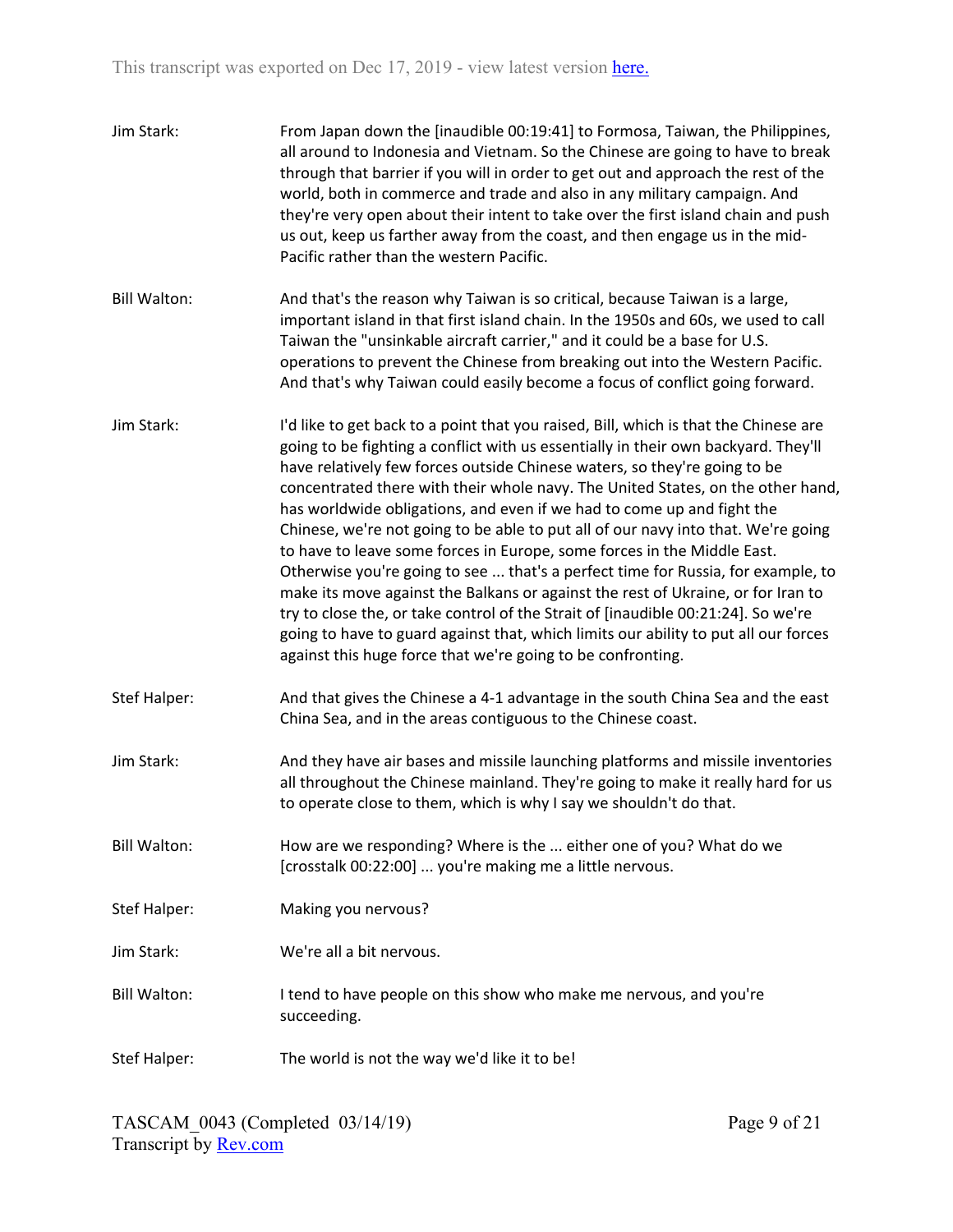| Jim Stark:                       | I think the most important thing is that this administration, unlike previous<br>ones, has started to think about it and talk about it publicly. There is a growing<br>realization within the U.S. both publicly and within the government that this is a<br>real threat, and that we're going to have to think about it and solve this<br>problem. Now we haven't solved it yet, by any means.                                                                                                                                                                                                                                                                                                                    |
|----------------------------------|--------------------------------------------------------------------------------------------------------------------------------------------------------------------------------------------------------------------------------------------------------------------------------------------------------------------------------------------------------------------------------------------------------------------------------------------------------------------------------------------------------------------------------------------------------------------------------------------------------------------------------------------------------------------------------------------------------------------|
| <b>Bill Walton:</b>              | I think you mentioned on the last show when we were talking about this that<br>the Obama Administration refused to even let you run war games.                                                                                                                                                                                                                                                                                                                                                                                                                                                                                                                                                                     |
| Jim Stark:                       | No, they didn't do that [crosstalk 00:22:43] but they refused to allow us to talk<br>about the fact that China was a serious potential enemy in our strategy<br>documents. You couldn't say it publicly.                                                                                                                                                                                                                                                                                                                                                                                                                                                                                                           |
| Stef Halper:                     | And they limited one of the instruments that I believe has been very effective,<br>which is called a Freedom of Navigation exercise, in which we run ships<br>essentially from Japan down to the southern end of the South China Sea to<br>demonstrate that this is international water and that any ship operating in<br>international water has the right to be there. And what I would like to see, you<br>asked what we could do, one of the things we should do is take those Freedom<br>of Navigation exercises and make them multi-national exercises. Include the<br>Australians, the Italians, the Germans, French, whoever else would like to join us<br>to show that this is an international waterway. |
| Jim Stark:                       | And that's one way of diminishing China's prestige and also diminishing their<br>reach. There are a lot of other things we could do. I mean, our objective here is<br>to remain a Pacific power and expand our alliances in that area. Japan, Korea,<br>Singapore, Philippines, things Jim has mentioned.                                                                                                                                                                                                                                                                                                                                                                                                          |
| <b>Bill Walton:</b>              | Well, we're mentioning the positive things that Trump is doing to engage, but<br>there's also some concern he's burned some bridges with some of the allies that<br>we've had historically.                                                                                                                                                                                                                                                                                                                                                                                                                                                                                                                        |
| Jim Stark:                       | Well he has, he has.                                                                                                                                                                                                                                                                                                                                                                                                                                                                                                                                                                                                                                                                                               |
| <b>Bill Walton:</b>              | Some color on that?                                                                                                                                                                                                                                                                                                                                                                                                                                                                                                                                                                                                                                                                                                |
| Jim Stark:                       | I think our alliances in the Far East, one of our unique advantages over China,<br>China really doesn't have any friends. They can't rely on anybody. They look to<br>the Russians, for example, and they sort of tout them as this balancer. I don't<br>think if I were the Chinese that I would trust the Russians very much at all.                                                                                                                                                                                                                                                                                                                                                                             |
| Stef Halper:                     | First you'd have to get their hand out of your pocket.                                                                                                                                                                                                                                                                                                                                                                                                                                                                                                                                                                                                                                                             |
| Jim Stark:                       | But we're very fortunate we're allied with the other great economic power in<br>the region, Japan, with other countries like Australia that have an advanced<br>military, with Vietnam, which has a strong military tradition as we found out<br>during the Vietnam War, and that China has also experienced in 1979. So China                                                                                                                                                                                                                                                                                                                                                                                     |
| TASCAM_0043 (Completed 03/14/19) | Page 10 of 21                                                                                                                                                                                                                                                                                                                                                                                                                                                                                                                                                                                                                                                                                                      |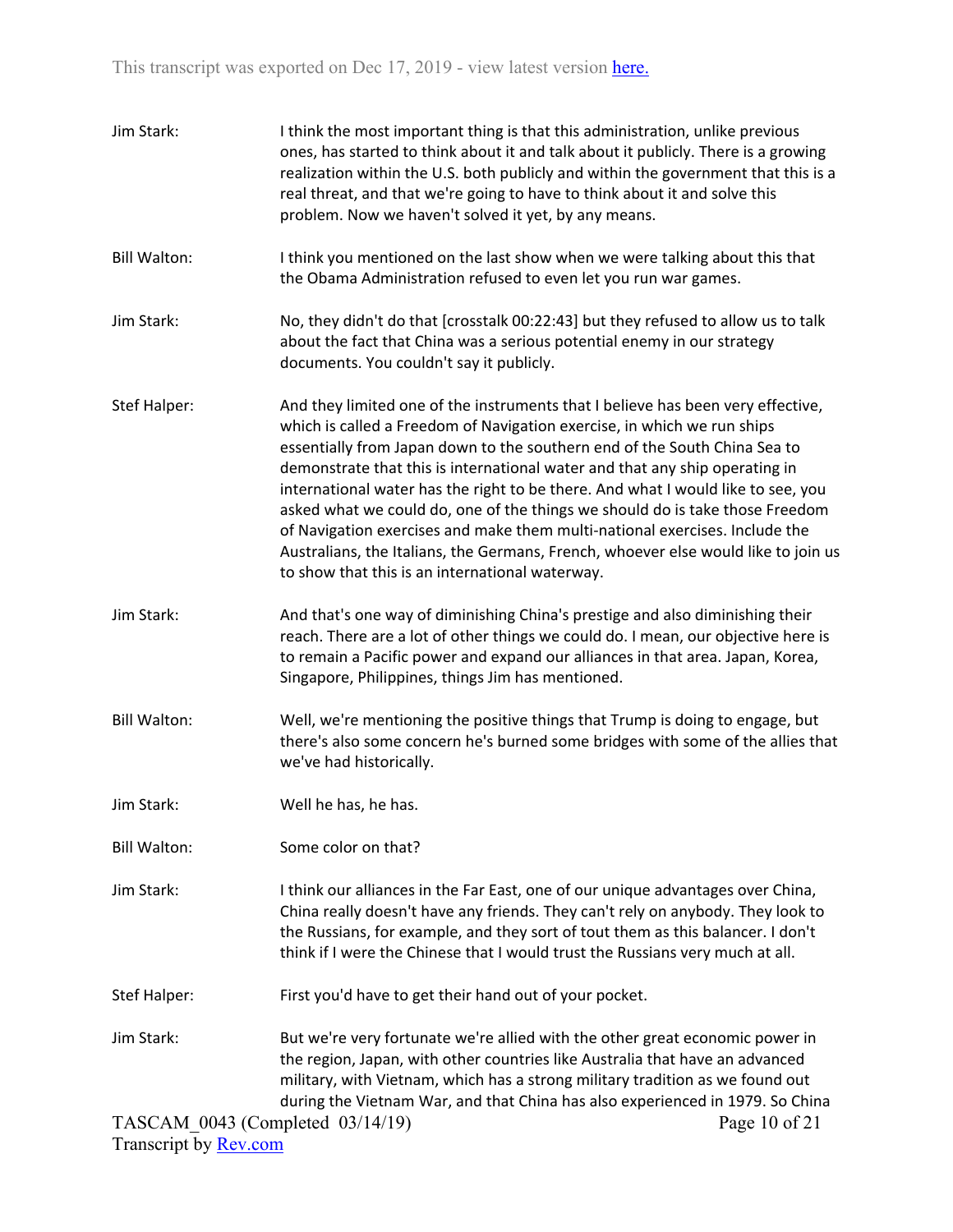has a problem because they're confronting a neighborhood which is increasingly united in recognition of China's threat and is willing to work with the U.S. for a common purpose, and that multi-lateralization of the issue is very much in our favor.

- Jim Stark: So to the extent that we either convince the allies that we are a weakening power, as happened during the Obama Administration, or that the U.S. is pulling out of Asia, as has happened during this administration to some extent, then that hurts us.
- Bill Walton: Well, Vietnam's an interesting case because they were a client state during the war with us and now they're moving back to become an ally. Or am I overstating that?
- Jim Stark: I wouldn't say an ally, but I think that we have common interests and we can help each other.
- Stef Halper: And the Vietnamese have, over many centuries, been concerned about China. The Chinese have crowded them, have invaded them, have really tried to take advantage of them as a smaller country. And the Vietnamese, as Jim mentioned, in 1979, gave China a real bloody nose up there on the northern border. The Chinese tried to come across, the Vietnamese army confronted them and beat them. And so Vietnam is a country that we need to develop with great energy among the others.
- Bill Walton: What's the nine dash line?
- Stef Halper: Nine dash line was a concept that the Chinese, this Chinese communist government, adapted from the nationalist government that preceded it in 1949. And it was based on the idea that China had historically dominated the South China Sea. So they drew a line around the sea and it had nine dashes - actually at one point it had 11 dashes - but it had 9 dashes and it showed that this was the area that China claimed as its territory. And we have taken the view that it is not China's territory. They never historically dominated that area. Other countries were active within it and it was directly challenged by the Philippines ... I think it was in 2016, who claimed China had no right to claim this area.
- Stef Halper: And it was their challenge ... was upheld by the international court of arbitration at the law of the sea conference.
- Jim Stark: It's also interesting to note that Taiwan supports the Chinese claim because it was their claim also when they had [crosstalk 00:27:48] when they controlled all of China. So they still claim also the area within the Nine Dash Line. But the Nine Dash Line goes completely against the current principles and long-held principles of international law, which generally say that a median line is going to be where you put the border, or a maritime boundary. And that's fair to all sides, whereas China claims everything.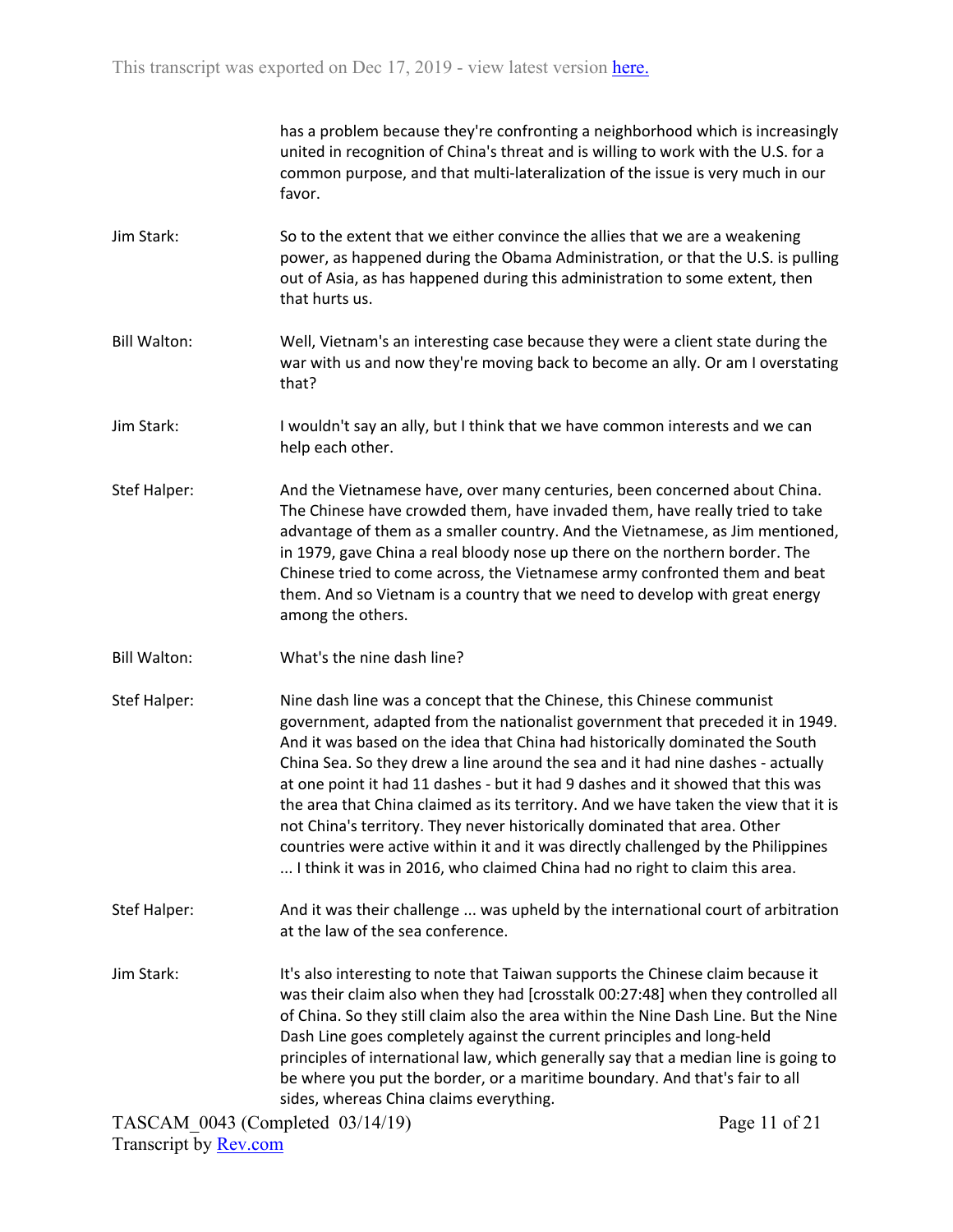| <b>Bill Walton:</b> | Well they just view that as a western invention though, right?                                                                                                                                                                                                                                                                    |
|---------------------|-----------------------------------------------------------------------------------------------------------------------------------------------------------------------------------------------------------------------------------------------------------------------------------------------------------------------------------|
| Jim Stark:          | Yes.                                                                                                                                                                                                                                                                                                                              |
| <b>Bill Walton:</b> | It doesn't bind them.                                                                                                                                                                                                                                                                                                             |
| Stef Halper:        | If you were to accept the Nine Dash Line, then you would accept the Gulf of<br>Mexico as belonging to the United States, or the Northern Atlantic as French<br>territory. I mean, it's absurd. It's beyond absurd.                                                                                                                |
| <b>Bill Walton:</b> | I can see the French - [crosstalk 00:28:33]                                                                                                                                                                                                                                                                                       |
| Jim Stark:          | Or that the Gulf of Mexico belongs to Mexico, because that's the name. Just like<br>the South China Sea!                                                                                                                                                                                                                          |
| <b>Bill Walton:</b> | They have naming rights.                                                                                                                                                                                                                                                                                                          |
| Jim Stark:          | But the other problem is that it's not quite apparent what China claims that the<br>South China Sea, the area within the Nine Dash Line is. Is it an exclusive<br>economic zone? Is it territorial waters? Is it internal waters? They just know that<br>they want to control everything.                                         |
| Stef Halper:        | They call is "sovereign."                                                                                                                                                                                                                                                                                                         |
| Jim Stark:          | They claim it as sovereign territory, whatever that means, because there are<br>different degrees of control [crosstalk 00:29:12] you can exercise over the ocean<br>spaces. And they want to certainly have the right to control all exploration of<br>the marine and sub-sea resources. There's oil and gas in them thar hills. |
| <b>Bill Walton:</b> | Yeah, there's some major oil and gas deposits out there, yeah.                                                                                                                                                                                                                                                                    |
| Jim Stark:          | And so they have been very active in threatening and bullying other countries<br>such as-                                                                                                                                                                                                                                         |
| Stef Halper:        | Vietnam.                                                                                                                                                                                                                                                                                                                          |
| Jim Stark:          | The Philippines, or particularly Vietnam, to prevent them from using deep sea<br>oil rigs in the South China Sea in areas China claims but that are well within the<br>normal territorial seas or exclusive economic zones of these other countries.                                                                              |
| Stef Halper:        | So the Chinese are very good at asserting their victim hood and their outrage<br>and their sense of being mistreated. I mean, one of the things we talked about<br>in this book is that they used their sense of them being a victim for the last 150<br>years to justify everything and not to pay any attention.                |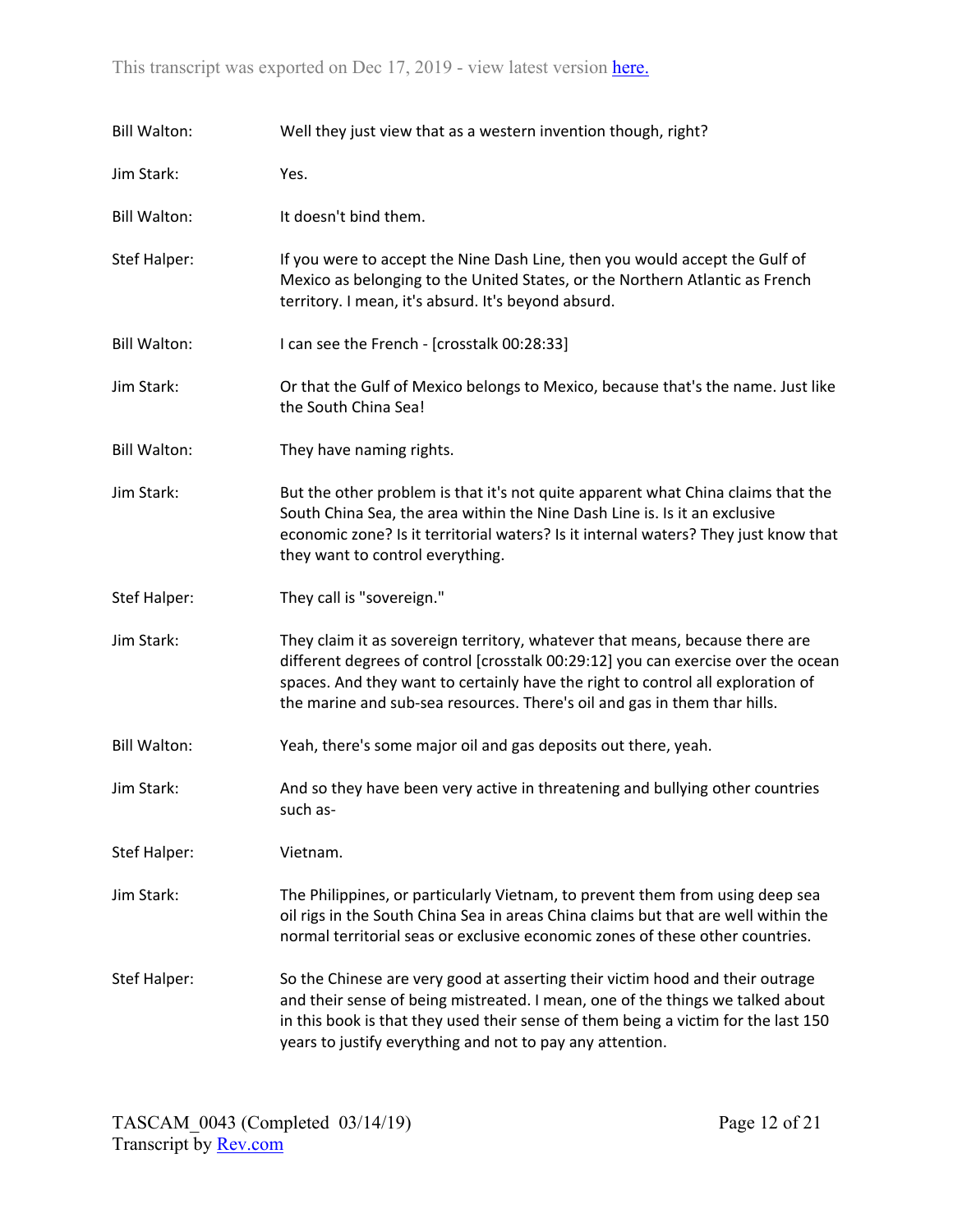| <b>Bill Walton:</b> | They're pretty aggressive on territorial issues, and they have been for hundreds<br>of years as they've expanded from the borders and boundaries of the Chinese<br>Empire into areas that were disputed or less settled.                                                                                                                                                                                                                                                                                                                                                                                                                                                                                                                                                                                                                                                        |
|---------------------|---------------------------------------------------------------------------------------------------------------------------------------------------------------------------------------------------------------------------------------------------------------------------------------------------------------------------------------------------------------------------------------------------------------------------------------------------------------------------------------------------------------------------------------------------------------------------------------------------------------------------------------------------------------------------------------------------------------------------------------------------------------------------------------------------------------------------------------------------------------------------------|
| Jim Stark:          | 30 or 40 years ago, China passed a domestic law which said that no one could<br>give away title to Chinese sovereign territory. And so whenever they go into<br>international discussions of where these boundary lines are [crosstalk 00:30:50]<br>they point to their law and say "See? You have to accept our point because<br>we're not allowed to deviate from that because our law says we can't. We're<br>afraid that we'd be put in jail."                                                                                                                                                                                                                                                                                                                                                                                                                              |
| <b>Bill Walton:</b> | So we should carry a pocket constitution with us?                                                                                                                                                                                                                                                                                                                                                                                                                                                                                                                                                                                                                                                                                                                                                                                                                               |
| Jim Stark:          | Exactly, and help them re-enforce their laws internationally!                                                                                                                                                                                                                                                                                                                                                                                                                                                                                                                                                                                                                                                                                                                                                                                                                   |
| Stef Halper:        | I mean, one of the real issues here is that we  Kissinger really began a lot of<br>this  we want them to respect the law. We want to have a rules-based<br>international order. And we want to proceed by the rule of law. And Kissinger's<br>mistake was in assuming that if we could proceed that way, then the Chinese<br>would proceed that way and then we would have a basis for a stable<br>international environment. Well the fact is they didn't and haven't proceeded<br>that way. They will accept international law to the extent that it serves Chinese<br>interests and to the extent that it serves their objectives. And when it doesn't,<br>they will ignore it, and that's what they've done in the case of the South China<br>Sea. They've ignored the ruling by the court and they've said, "We don't care<br>what the court says. This is our territory." |
| <b>Bill Walton:</b> | And they feel morally justified  because they've been re-enforcing this sense<br>of being a victim of the West [crosstalk 00:32:12] for 200 years and now it's<br>their turn?                                                                                                                                                                                                                                                                                                                                                                                                                                                                                                                                                                                                                                                                                                   |
| <b>Stef Halper:</b> | That's true, and it raises the question of whether the global system is going to<br>work by the rule of law or by whoever's got the strength, the might, to bend in<br>their direction.                                                                                                                                                                                                                                                                                                                                                                                                                                                                                                                                                                                                                                                                                         |
| <b>Bill Walton:</b> | One of the patterns I'd love to hear you comment on is China's [inaudible]<br>00:32:30], when there's a conflict or something comes up where there's a<br>disagreement, they almost intentionally escalate it to something more than it's<br>meant to be. And then they're prone to conspiracy theories about us. Everything<br>that happens, something we engineered. And then they demand an apology<br>from us. Is that still the pattern?                                                                                                                                                                                                                                                                                                                                                                                                                                   |
| Jim Stark:          | That's more or less the pattern, yeah.                                                                                                                                                                                                                                                                                                                                                                                                                                                                                                                                                                                                                                                                                                                                                                                                                                          |
| <b>Bill Walton:</b> | So they want to get us on the defensive and then-                                                                                                                                                                                                                                                                                                                                                                                                                                                                                                                                                                                                                                                                                                                                                                                                                               |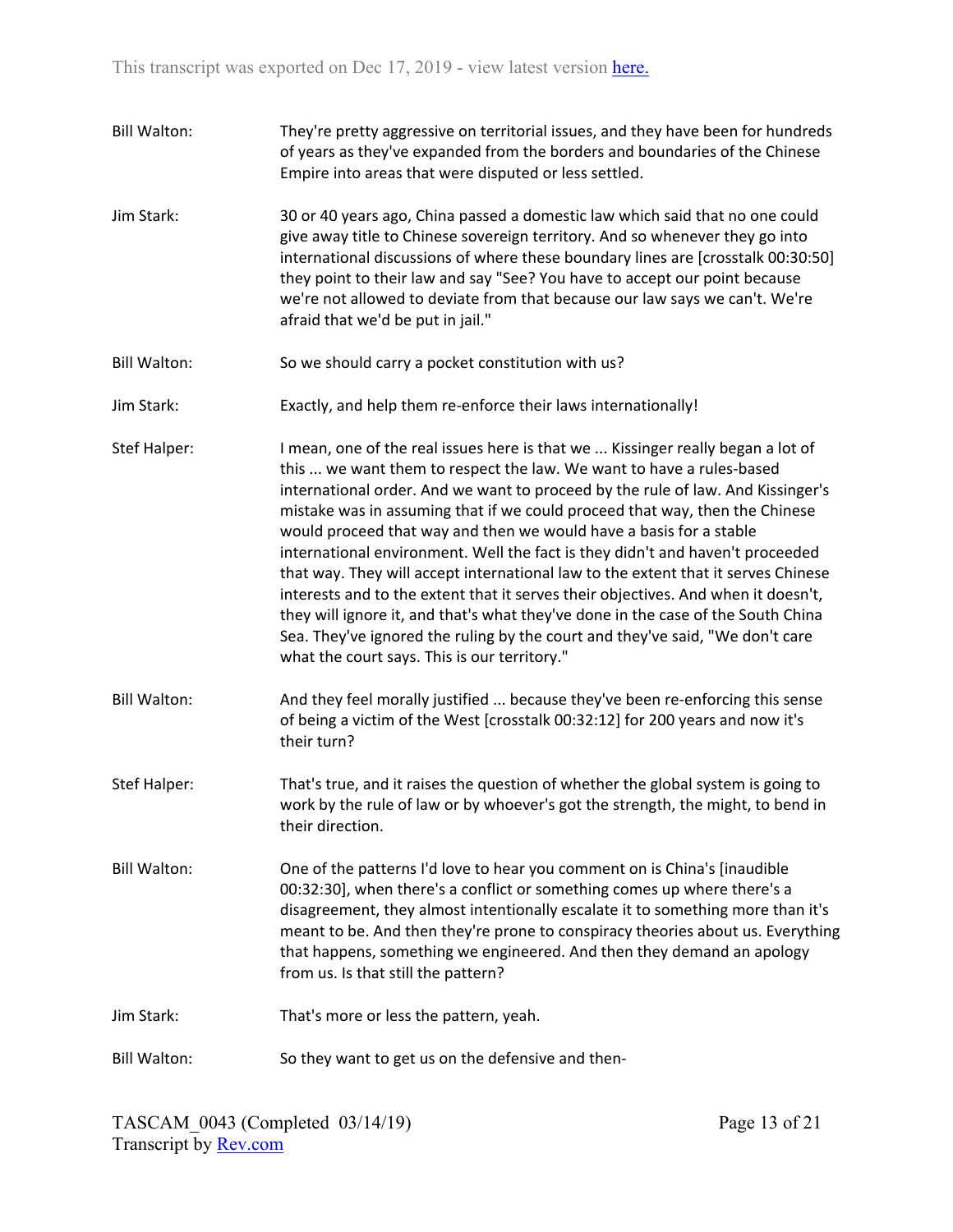| Stef Halper:        | They're very good at that. I think Jim made a point that's very important. I think<br>the Trump Administration has done very well with China generally. It has<br>rejected the Kissinger typology, the Kissinger approach, and it accepts the reality<br>of an aggressive China, which is active in cyber warfare, stealing our privileged<br>information, restricting our access to domestic markets. They see what China is<br>doing. The question is going to become, will we get the Chinese to change some<br>of their trading practices? Will they stop forcing the transfer of sensitive<br>technology to Chinese companies by Americans doing business there? Will they<br>stop the cyber intrusions? |
|---------------------|---------------------------------------------------------------------------------------------------------------------------------------------------------------------------------------------------------------------------------------------------------------------------------------------------------------------------------------------------------------------------------------------------------------------------------------------------------------------------------------------------------------------------------------------------------------------------------------------------------------------------------------------------------------------------------------------------------------|
| Stef Halper:        | These are key questions, and that's what going to come up in the ongoing trade<br>negotiations right now, and if we don't achieve those things, we really will not<br>have achieved much.                                                                                                                                                                                                                                                                                                                                                                                                                                                                                                                     |
| <b>Bill Walton:</b> | We've talked about that. Are you optimistic that Bob Lighthizer and the team<br>can make a meaningful-                                                                                                                                                                                                                                                                                                                                                                                                                                                                                                                                                                                                        |
| Stef Halper:        | I think he's terrific. I think he's really good. [crosstalk 00:34:09] But it's not his<br>decision in the end.                                                                                                                                                                                                                                                                                                                                                                                                                                                                                                                                                                                                |
| Jim Stark:          | I think it's a political issue, and my experience with political issues is that once<br>the politicians get involved, right/wrong/common sense go out the window.<br>And what I worry is that Lighthizer and his negotiators will be able to push a<br>very good, strong line for the U.S., but if the president feels that he needs a<br>quick victory, he can make a lot of big concessions and then declare that he's a<br>winner because everybody knows he's this wonderful negotiator.                                                                                                                                                                                                                  |
| <b>Bill Walton:</b> | You mean we're going to have another tax bill?                                                                                                                                                                                                                                                                                                                                                                                                                                                                                                                                                                                                                                                                |
| Jim Stark:          | Quite right. And having just paid up my taxes.                                                                                                                                                                                                                                                                                                                                                                                                                                                                                                                                                                                                                                                                |
| <b>Bill Walton:</b> | We've got a headline, we've got a great new tax bill and you look at it and go,<br>"Oh my goodness."                                                                                                                                                                                                                                                                                                                                                                                                                                                                                                                                                                                                          |
| Stef Halper:        | Everybody gets shafted.                                                                                                                                                                                                                                                                                                                                                                                                                                                                                                                                                                                                                                                                                       |
| <b>Bill Walton:</b> | Yeah, yeah, exactly. So that's the fear is that he's going to want to grab a<br>headline by signing something?                                                                                                                                                                                                                                                                                                                                                                                                                                                                                                                                                                                                |
| <b>Stef Halper:</b> | He needs a headline. He needs a political win. And this could be an opportunity<br>to spin these discussions into some kind of claimed win. And it's really<br>questionable as to whether or not it will actually be a win.                                                                                                                                                                                                                                                                                                                                                                                                                                                                                   |
| Jim Stark:          | As we've discussed before, the Chinese are very patient and they may figure<br>that time is on their side. The longer we do this, the more pressure amounts<br>more public pressure grows in the U.S. for a settlement. And they are, like the                                                                                                                                                                                                                                                                                                                                                                                                                                                                |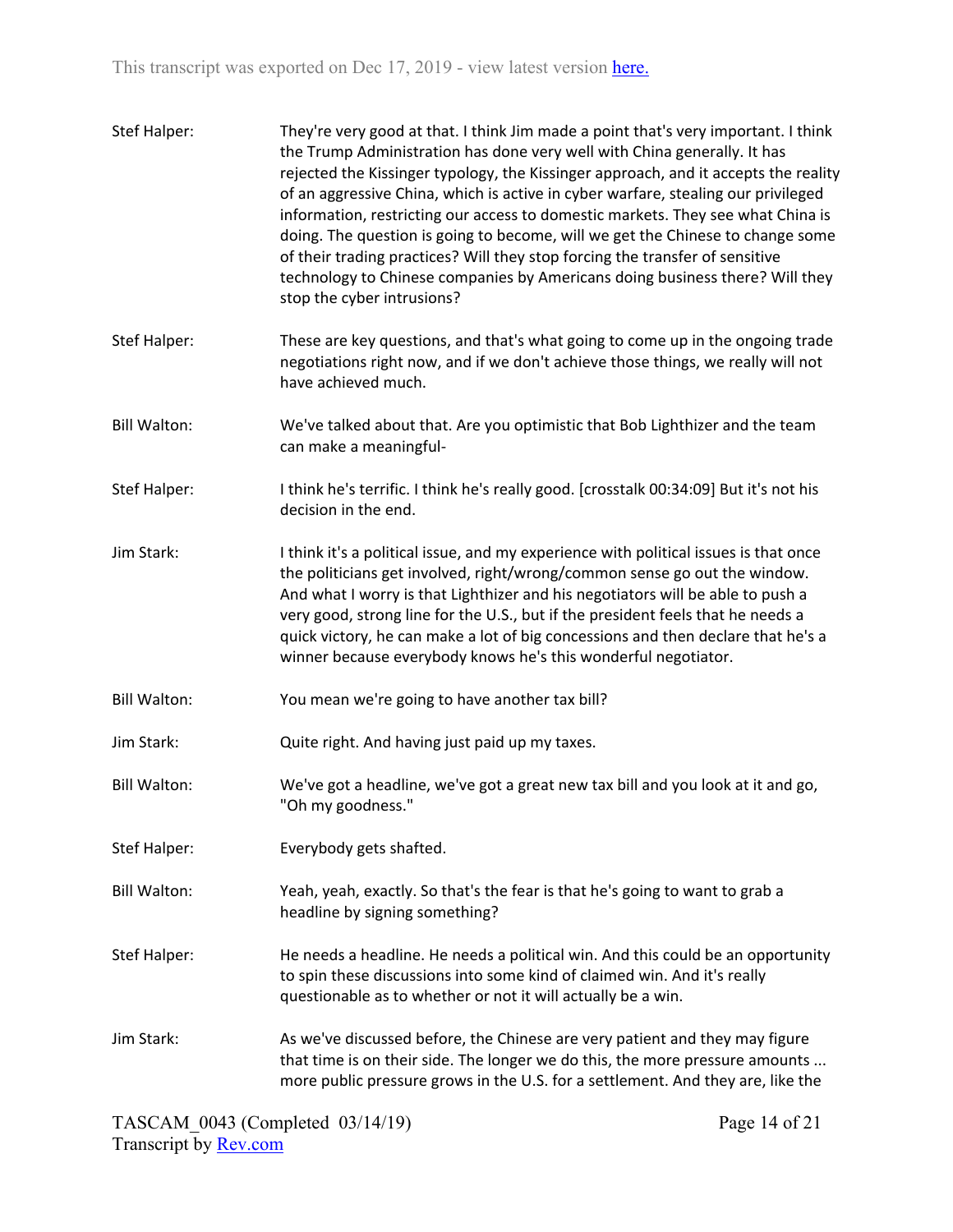|                     | North Vietnamese in the Vietnam War negotiations, they're prepared to sit back<br>and take whatever punishment we deal out-                                                                                                                                                                                                                                                                                                                                                                                                                                                                                                               |
|---------------------|-------------------------------------------------------------------------------------------------------------------------------------------------------------------------------------------------------------------------------------------------------------------------------------------------------------------------------------------------------------------------------------------------------------------------------------------------------------------------------------------------------------------------------------------------------------------------------------------------------------------------------------------|
| Stef Halper:        | Short-term. [crosstalk 00:35:41]                                                                                                                                                                                                                                                                                                                                                                                                                                                                                                                                                                                                          |
| Jim Stark:          | Because they think that in the end, they're going to get what they want.                                                                                                                                                                                                                                                                                                                                                                                                                                                                                                                                                                  |
| <b>Bill Walton:</b> | If not 2020, 2024, and they're looking beyond that and they're looking at our<br>politics and how we're ripping ourselves apart. [inaudible 00:35:54] Now we<br>want to be the Marxists. It's our turn to give it a try.                                                                                                                                                                                                                                                                                                                                                                                                                  |
| Stef Halper:        | That's really very sad. I mean, the Chinese are very patient and they will wait us<br>out. But we're not going to play that game.                                                                                                                                                                                                                                                                                                                                                                                                                                                                                                         |
| <b>Bill Walton:</b> | So let's play that over 10 years. It sounds like the trigger could be something<br>about Taiwan, or is it Korea or is it a claim?                                                                                                                                                                                                                                                                                                                                                                                                                                                                                                         |
| Jim Stark:          | It could be anything. It could be a confrontation over one of our Freedom of<br>Navigation operations. By the way, we don't just do Freedom of Navigation<br>operations against China, we do them all over the world routinely. You don't<br>even know about them. It's only the ones in the South China Sea or the East<br>China Sea-                                                                                                                                                                                                                                                                                                    |
| Stef Halper:        | And we've been doing them for decades.                                                                                                                                                                                                                                                                                                                                                                                                                                                                                                                                                                                                    |
| Jim Stark:          | Where they make the headlines. But we've been doing those [crosstalk]<br>00:36:44] for 60 years.                                                                                                                                                                                                                                                                                                                                                                                                                                                                                                                                          |
| Stef Halper:        | But I think that it's worth pointing out the other things we could be doing or<br>would want to try to do in order to limit China's capabilities in this area. There's<br>no reason, for example, why we couldn't offer support, humanitarian aid,<br>education aid, to the Tibetans or to the [inaudible 00:37:06], who are, a million<br>of whom are interned in re-education camps in Xinjang province. The Muslim<br>populations are becoming very distressed with what the Chinese are doing to<br>the Islamic communities in China, and I think that is an opportunity for us to say,<br>"Look, maybe we can be of some help here." |
| Stef Halper:        | We also have  there are areas of Afghanistan where there are Muslim activists<br>who come right up to the Chinese border and they've been anxious to come<br>across the border and help their brethren. I'm not urging a  circumstance<br>which will create a military confrontation, but I'm saying that there are ways we<br>can divert China's attention from the east coast to the far west. We can<br>bifurcate their command structure. We can make it harder for them to proceed<br>the way they've been doing. We can sell F-16s to Taiwan, something we ought<br>to be thinking about. [crosstalk 00:38:20]                      |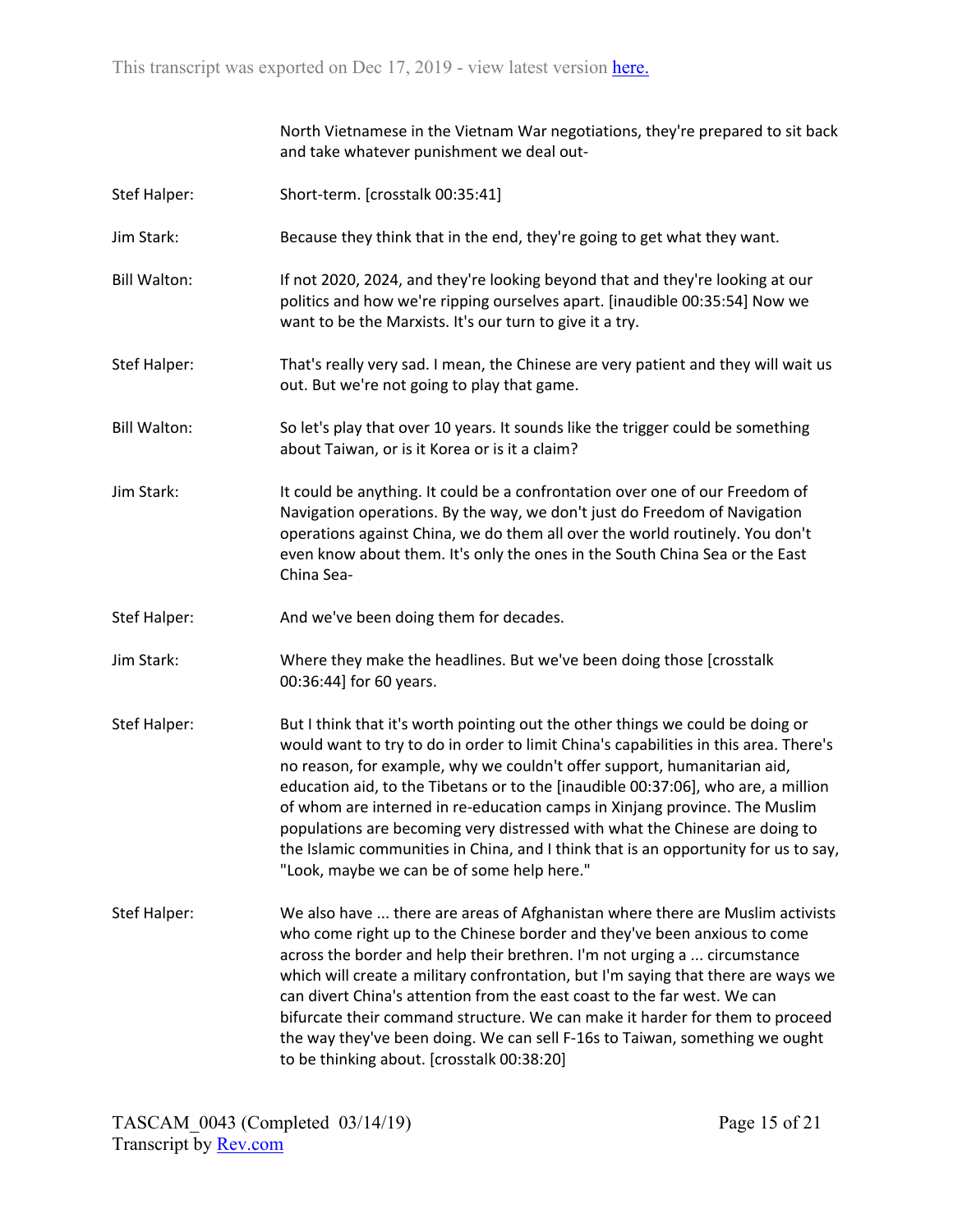| Jim Stark:          | More advanced F-16s.                                                                                                                                                                                                                                                                                                                                                                                                                                                                                                                                                                                                                        |
|---------------------|---------------------------------------------------------------------------------------------------------------------------------------------------------------------------------------------------------------------------------------------------------------------------------------------------------------------------------------------------------------------------------------------------------------------------------------------------------------------------------------------------------------------------------------------------------------------------------------------------------------------------------------------|
| Stef Halper:        | Advanced F-16s. So there are a number of things we can be doing and we<br>should be doing.                                                                                                                                                                                                                                                                                                                                                                                                                                                                                                                                                  |
| Jim Stark:          | China's made no secret of the fact that once they feel the time is right, the<br>balance of military power has shifted in their favor, they're going to invade<br>Taiwan. And we need to be ready for that and we need to be actively assisting<br>the Taiwanese in getting ready. There are a number of things that they can do.<br>Part of the burden, more of the burden should be taken by the Taiwanese. I<br>don't think they're nearly as active as they ought to be in getting ready, in taking<br>the measures that they need to, but we can help them in that.                                                                    |
| Stef Halper:        | They've been very slow to allocate the money to buy the weapons systems that<br>we have offered to them.                                                                                                                                                                                                                                                                                                                                                                                                                                                                                                                                    |
| <b>Bill Walton:</b> | Who has? The Taiwanese have been slow?                                                                                                                                                                                                                                                                                                                                                                                                                                                                                                                                                                                                      |
| <b>Stef Halper:</b> | [crosstalk 00:39:11] The Taiwanese have been very slow and that's a real<br>problem. Now they seem to be waking up, but it might be a little late.                                                                                                                                                                                                                                                                                                                                                                                                                                                                                          |
| <b>Bill Walton:</b> | Are there factions within Taiwan that feel like, "Well, maybe we ought to just<br>join the other side."                                                                                                                                                                                                                                                                                                                                                                                                                                                                                                                                     |
| <b>Stef Halper:</b> | [crosstalk 00:39:24] There are some, but the main problem here is that there's a<br>lot of opinion in Taiwan that the U.S. will help them but they'll never let them<br>go. And therefore, they don't have to spend the money.                                                                                                                                                                                                                                                                                                                                                                                                              |
| Jim Stark:          | Our policy is deliberately ambiguous. We say that we're going to support<br>Taiwan. The implication is that if China were to invade Taiwan, we would help<br>Taiwan. But if Taiwan declares independence out of the blue, then we're not<br>going to stand behind them. So Taiwan is trying to walk a tightrope here to<br>make sure that the U.S. stays on their side, but that they are able to keep the<br>Chinese at arm's length. And the past two governments have kind of shown<br>both sides of that. The current government tends to push for Taiwanese<br>independence much more strongly than the previous [inaudible 00:40:18]. |
| <b>Bill Walton:</b> | I want to talk about their ambitions outside their immediate geographical area,<br>but one last thing. There is a very interesting article you send me about<br>tactically how we might engage militarily with China that wouldn't be an air-sea<br>war, it would be something using mines and submarines, which would be a very<br>clever, effective, [crosstalk 00:40:41]                                                                                                                                                                                                                                                                 |
| <b>Stef Halper:</b> | It would have the advantage of not placing us on the mainland and taking them<br>on in the ocean.                                                                                                                                                                                                                                                                                                                                                                                                                                                                                                                                           |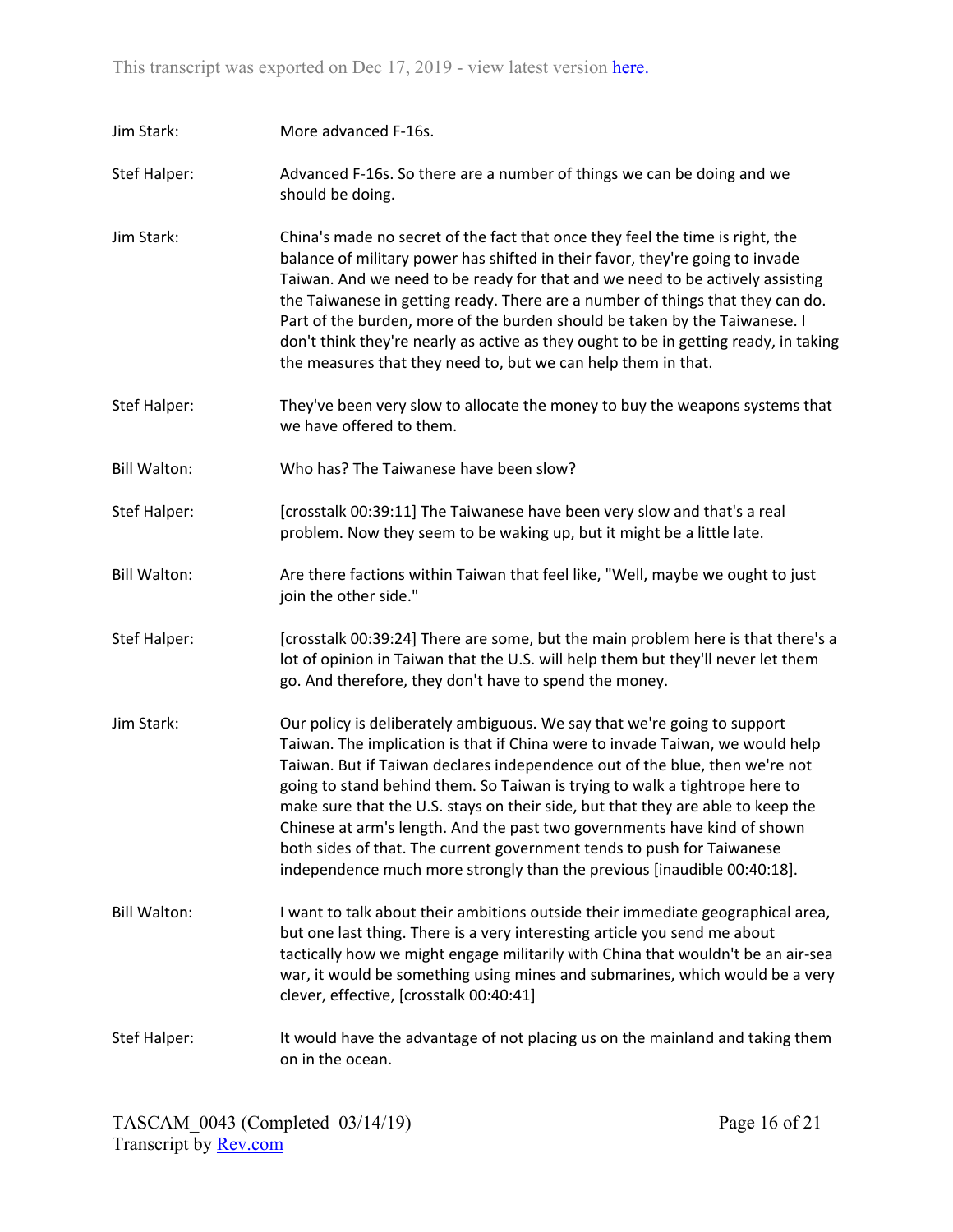| Jim Stark:          | It's part of what's generally called either an archipelago concept or  distant<br>control. And so it says that we should not put our military forces up close to the<br>Chinese coast. It's just far too dangerous. It would take us a long time to beat<br>down their forces. But the people who are  the elements that could operate<br>very effectively there are mines, always. Put them in their commercial and naval<br>ports, and you'd have to lay the mines by submarines or from aircraft. And then<br>submarines can operate extremely well throughout the South China Sea. It's a<br>difficult region because there's a lot of shallow water, so it's harder for subs to<br>operate, but they're very effective and the point would be you would take on<br>the Chinese, the PLA Navy, as well as their merchant fleet. |
|---------------------|-------------------------------------------------------------------------------------------------------------------------------------------------------------------------------------------------------------------------------------------------------------------------------------------------------------------------------------------------------------------------------------------------------------------------------------------------------------------------------------------------------------------------------------------------------------------------------------------------------------------------------------------------------------------------------------------------------------------------------------------------------------------------------------------------------------------------------------|
| Jim Stark:          | And so you could put enormous pressure on China's economy, bring it to its<br>knees by stopping the import of energy, of oil, stopping the import of natural<br>resources and the semi-finished goods and the components that the Chinese<br>need to integrate and then re-sell abroad as all of the computers and machines<br>and so on.                                                                                                                                                                                                                                                                                                                                                                                                                                                                                           |
| <b>Bill Walton:</b> | So we'd be using what Stef has referred to as the three warfares. I mean, we<br>would be using the economic pressures in addition-                                                                                                                                                                                                                                                                                                                                                                                                                                                                                                                                                                                                                                                                                                  |
| Jim Stark:          | [crosstalk 00:42:06] It's more than three warfares. It's the kinetic side of it.                                                                                                                                                                                                                                                                                                                                                                                                                                                                                                                                                                                                                                                                                                                                                    |
| <b>Stef Halper:</b> | In a certain sense, with submarines laying mines adjacent to the coast and near<br>to the ports, it imposes a psychological pressure on the Chinese. They don't<br>know where those submarines are or how many mines have been laid or<br>whether they could get in or out. And that psychological pressure is very<br>important. It's an important part of the equation. And I think we need to<br>support the effort with strong public relations and legal arguments and say<br>"Hey, this is entirely appropriate."                                                                                                                                                                                                                                                                                                             |
| Jim Stark:          | And that effort with the submarines and mines would be combined with a<br>surface blockade outside the first island chain so that China  we could use our<br>surface ships because you would need that in order to actually run the<br>blockade, to administer the blockade. And it takes a surprisingly larger force<br>than one might expect. I have some experience doing that in the Adriatic,<br>against Serbia.                                                                                                                                                                                                                                                                                                                                                                                                               |
| <b>Bill Walton:</b> | One of your commands was in the Pacific.                                                                                                                                                                                                                                                                                                                                                                                                                                                                                                                                                                                                                                                                                                                                                                                            |
| Jim Stark:          | Yes. Well, it was in the Adriatic doing the blockade of Serbia-Montenegro and<br>Croatia to keep weapons and oil out. So it's hard to do, but geography favors us<br>in that regard. We have just perfect choke points that we can use to channel<br>Chinese shipping and then stop them and insert them and seize their vessels,<br>turn the cargos around and whatever. And so that's a part of it, and the great<br>part about that is that it's farther from China's coast, so they can't use their<br>aircraft and all of those missiles. It's harder to get to, and we could hurt them<br>without them getting to us.                                                                                                                                                                                                         |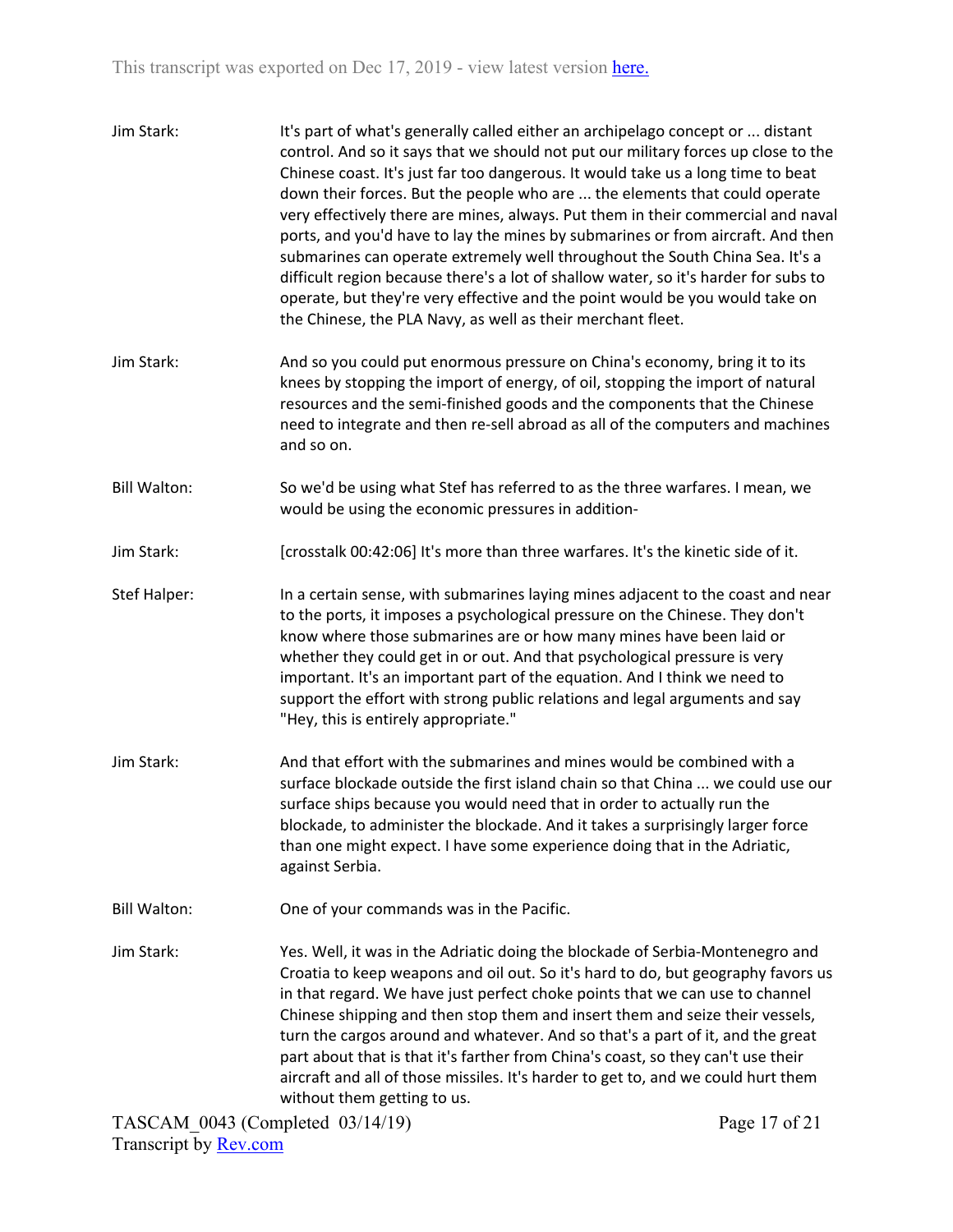| Stef Halper:        | A key thing of this is that we don't want to provoke them into a shooting war.<br>What we want to do is compromise their ability to carry on the way they are<br>and draw them closer to the table for discussion. And I think that these steps<br>that you are outlining are designed to do that. But if they flip into a kinetic<br>exchange, into an actual shooting war, that's something that we would need to<br>address at that time, I guess.                                                                                                                                                                                                                                                                                                                                                                                               |
|---------------------|-----------------------------------------------------------------------------------------------------------------------------------------------------------------------------------------------------------------------------------------------------------------------------------------------------------------------------------------------------------------------------------------------------------------------------------------------------------------------------------------------------------------------------------------------------------------------------------------------------------------------------------------------------------------------------------------------------------------------------------------------------------------------------------------------------------------------------------------------------|
| Jim Stark:          | I don't have a crystal ball but frankly, I think the way things are going that we<br>ought to expect that by 2030, there probably will be an invasion of Taiwan.<br>Unless something changes.                                                                                                                                                                                                                                                                                                                                                                                                                                                                                                                                                                                                                                                       |
| <b>Bill Walton:</b> | And then President Beto O'Rourke will                                                                                                                                                                                                                                                                                                                                                                                                                                                                                                                                                                                                                                                                                                                                                                                                               |
| Jim Stark:          | Whoever.                                                                                                                                                                                                                                                                                                                                                                                                                                                                                                                                                                                                                                                                                                                                                                                                                                            |
| <b>Bill Walton:</b> | I want to  let's talk about one belt, one road of it. What is happening outside<br>of this immediate area of conflict we've been talking about. What are their<br>global aspirations?                                                                                                                                                                                                                                                                                                                                                                                                                                                                                                                                                                                                                                                               |
| Stef Halper:        | One belt, one road, is a very imaginative and well-financed program that China<br>is using to build bridges, roads, and facilities across central Asia and all the way<br>up into Europe in order to allow those countries to purchase Chinese goods, to<br>transfer those goods west to Europe, and then to take European goods and<br>transfer them back to China. It's a very dramatic process. It's very expensive. It<br>has generated a fair amount of resistance among local governments who are<br>fearful that China is taking over local commerce and manufacturing.                                                                                                                                                                                                                                                                      |
| Jim Stark:          | The one road is a takeoff on the old silk road from Marco Polo's times. It's now<br>called, it was originally, it was then called a few years ago the New Silk Road,<br>and that was the land bridge to the Middle East in Europe. So they're going to<br>build pipelines, they're going to build railroads, it enables China to get a more<br>secure source of natural resources and goods so that they're not subject to this<br>American naval blockade and it's combined with a maritime element which<br>originally was called the String of Pearls, and it's a series of basis or port access<br>agreements all the way along Southeast Asia, India, Sri Lanka [crosstalk<br>00:46:34] Pakistan into the Middle East that would allow Chinese industry to get<br>in there, and government, or political influence follows trade in this case. |
| Jim Stark:          | And so China is using these huge construction projects and investments in order<br>to increase Chinese influence throughout East Africa. They're really there in<br>force, and it's working very well for them. As Stefan said, it's not without<br>tension. There are problems in the way China does this. But the idea is<br>actually absolute genius.                                                                                                                                                                                                                                                                                                                                                                                                                                                                                            |
| <b>Bill Walton:</b> | But they don't really care about the tension, do they? I mean, they're making<br>progress and they're getting some friction, but they're moving ahead.                                                                                                                                                                                                                                                                                                                                                                                                                                                                                                                                                                                                                                                                                              |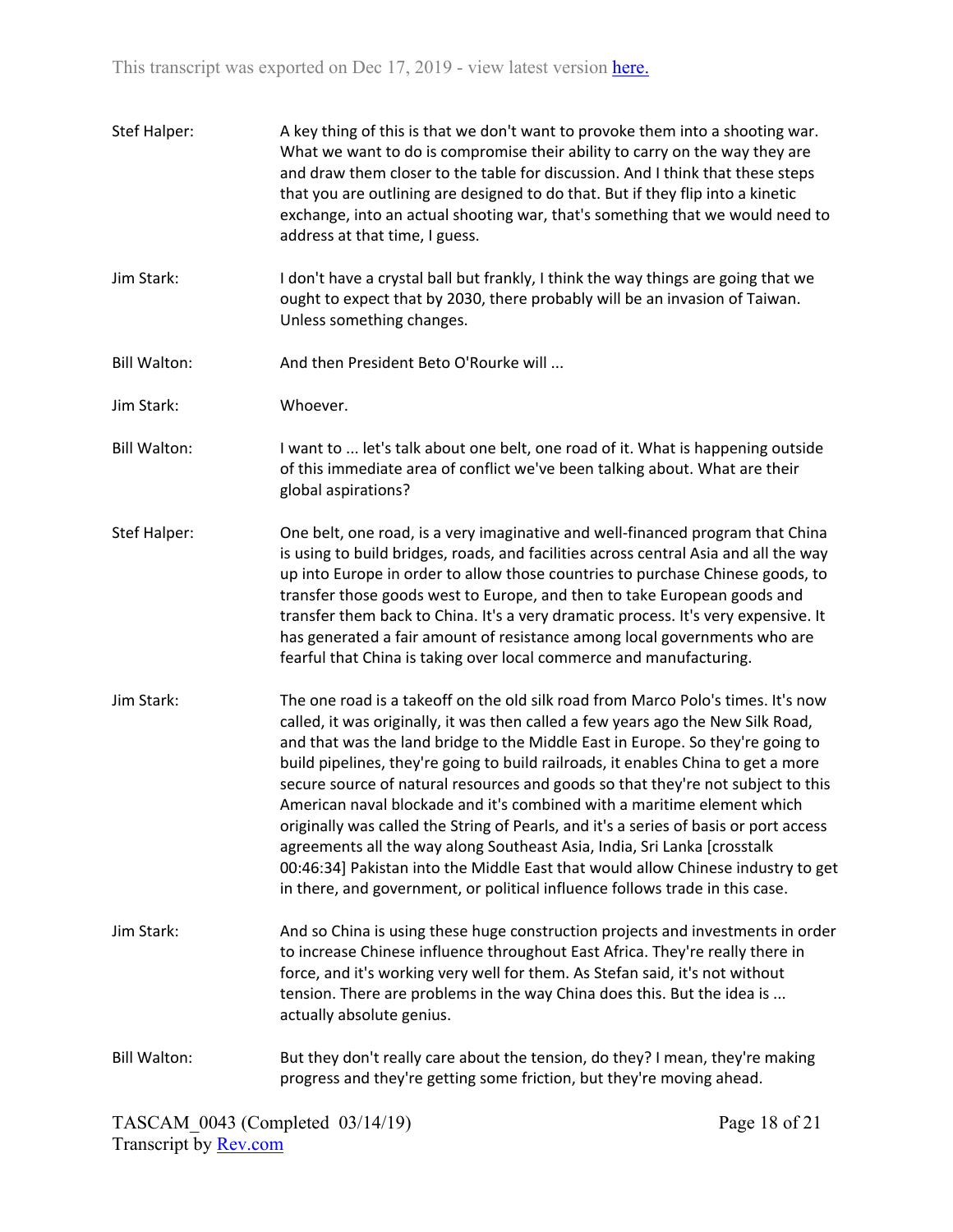Stef Halper: That's generally correct. I don't think that's ... not going to stop them. They try to deal with it on a case-by-case basis. Bill Walton: Yeah, I don't think that the shaming thing works with them. Stef Halper: It doesn't. Bill Walton: They're going right ahead with this. Jim Stark: They have a very mercantilist approach where there's a winner and a loser. Trade is not win-win: somebody comes out of it on top. And they want to come out on top in all of these arrangements. So they're taking ... they're taking money and investing it in bad investments, losing money on these things, but in the end they're still the guys sitting in the front office that are running things. Stef Halper: Yeah, it's true. They're willing to lose money. Jim Stark: Not only are they doing it in the Indian Ocean [inaudible 00:47:54], but they're now into Central and South America. Stef Halper: And West Africa. Jim Stark: And West Africa. Bill Walton: So, line of action for people listening. What should we be doing? We need to wrap up here. What should American people be thinking about this? Stef Halper: Well, in the first instance, we have to be acutely aware of what the Chinese are doing. We have to be aware of the extension of influence that they're doing with this one belt one road program. Sorry. Jim Stark: No, I was going to say that I think American business needs to look beyond the pot of gold at the end of this Chinese rainbow that they've been chasing for so long and realize that even if they get short-term profits, in the long term, they're going to be weakened by ... subjecting themselves to these Chinese-imposed rules, and they're going to have to stand firm and say, "We're not going to do all these things that you tell us to do." That there are real dangers in subjecting themselves to a Chinese authoritarian system. So as long as we're having growing public recognition of this ... in the military, one of the things I'm encouraged by is the fact that there is a great deal of thought being given to how you ... combat China. It's not ... you don't hear all that much above the surface, but if you look for example in professional labor publications it's all over the place. And that's fairly new in the last few years.

Stef Halper: Yeah, very, very much so.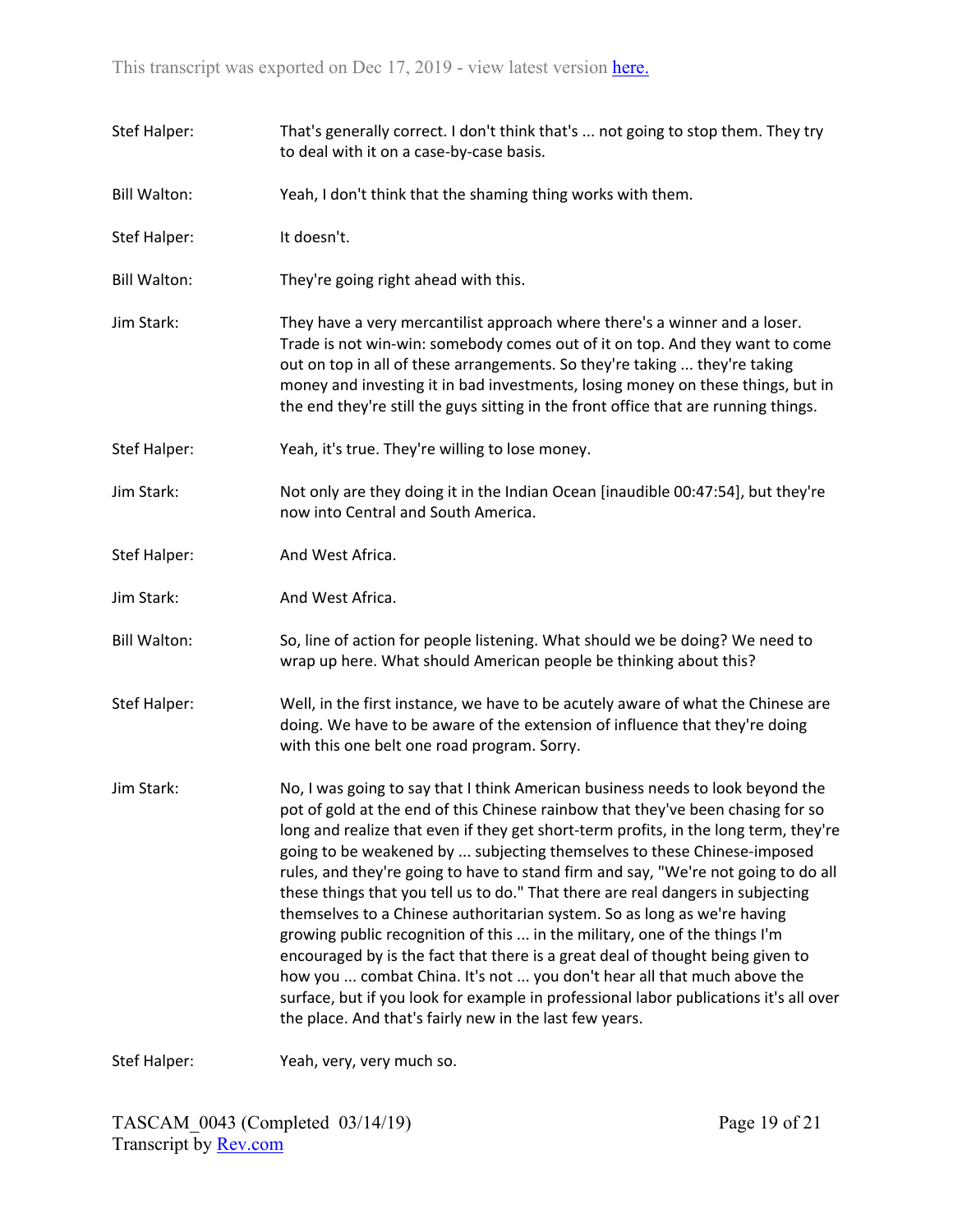| Jim Stark:          | That's a good thing. And I think this administration and whoever follows them<br>have to be very constant in maintaining the U.S. position, not giving it away all<br>the time for short-term political gain.                                                                                                                                                                                                                                                                                                                                                                         |
|---------------------|---------------------------------------------------------------------------------------------------------------------------------------------------------------------------------------------------------------------------------------------------------------------------------------------------------------------------------------------------------------------------------------------------------------------------------------------------------------------------------------------------------------------------------------------------------------------------------------|
| <b>Bill Walton:</b> | Well in this sense, I think Trump is smart about [inaudible 00:49:36] American<br>business, to not close plants or do this or do that. [crosstalk 00:49:41] You<br>know, my free trade free market friends, "Oh, it's terrible, we shouldn't be<br>interfering with the activities of the marketplace." But I've talked about this<br>before: the average CEO is in the job about 4 or 5 years. They've got to make<br>their numbers. [crosstalk 00:49:55] They're not thinking 25 years out. They've<br>got to make their numbers. So their incentives are to make short-term deals. |
| Jim Stark:          | That's money in his bank [crosstalk 00:50:03] and that's his retirement and then<br>it's not his problem anymore. [crosstalk 00:50:07]                                                                                                                                                                                                                                                                                                                                                                                                                                                |
| Stef Halper:        | This is a real problem for us because the problem of dealing with China is not<br>something which can be solved. It has to be managed. And what we're doing is<br>suggesting ways in which you can manage the China relationship with a view to<br>gaining a certain advantage at some point. That is really, I think, the most<br>productive way to look at it.                                                                                                                                                                                                                      |
| Jim Stark:          | I love that. Manage, not going to solve it. [crosstalk 00:50:37] We need to<br>manage it and we need to take a constructive, long-term view, and get all the<br>players engaged, government, business, etc.                                                                                                                                                                                                                                                                                                                                                                           |
| Stef Halper:        | And if business can't be a part of that, then we'll have to do it another way, but<br>we have got to manage this thing.                                                                                                                                                                                                                                                                                                                                                                                                                                                               |
| Jim Stark:          | But certainly the U.S., we ought to make clear, we're not proposing that we<br>stand up and go toe-to-toe and duke it out with the Chinese.                                                                                                                                                                                                                                                                                                                                                                                                                                           |
| <b>Bill Walton:</b> | I'm not hearing that.                                                                                                                                                                                                                                                                                                                                                                                                                                                                                                                                                                 |
| Jim Stark:          | We want to have peace with China. It's in both our interests. But we have to be<br>able to do it on certain terms, and to the extent that China keeps trying to tilt<br>the table in their favor, we shouldn't allow them to do that.                                                                                                                                                                                                                                                                                                                                                 |
| <b>Bill Walton:</b> | Last word? Jim? Stef Halper? Thanks again for joining. To be continued. We'll<br>wait for the next headline and have some fresh stuff to talk about. If you<br>enjoyed this conversation, subscribe to the Bill Walton Show on iTunes or<br>YouTube or all the other major podcast platforms. This show's been about<br>China. We'll have other shows coming up and welcome you guys. Back. Thank<br>you.                                                                                                                                                                             |
| Stef Halper:        | Thank you very much, Bill.                                                                                                                                                                                                                                                                                                                                                                                                                                                                                                                                                            |